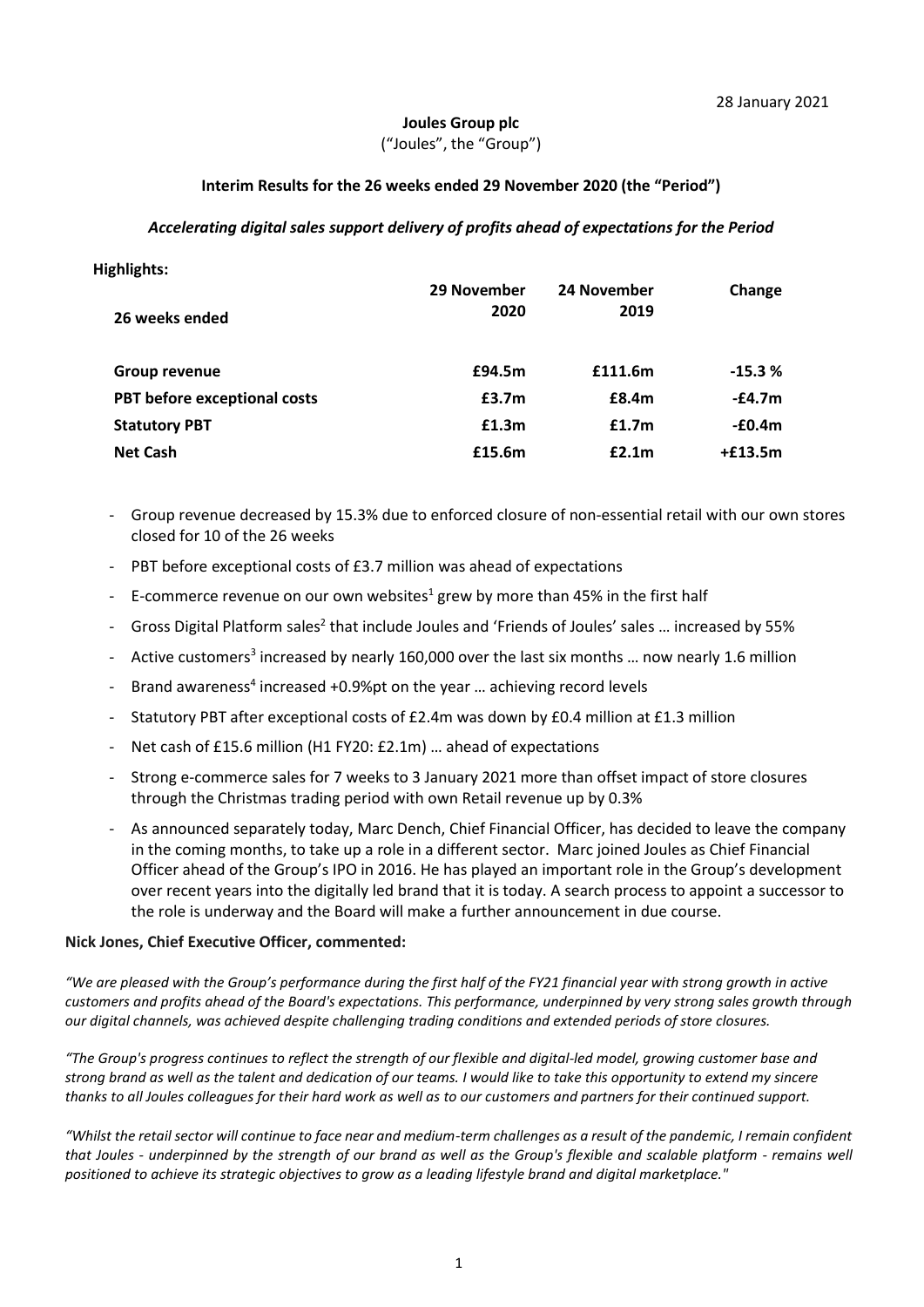- *1. Owned e-commerce excludes sales of Joules products on third-party platforms*
- 2. Gross Digital Platform sales is the total sales value (incl VAT) of products sold through the Joules website *including Joules and 'Friends of Joules' products*
- *3. Active customer is a customer that is registered on the Joules database and has transacted in the last 12 months*
- *4. Brand Awareness & Brand Health metrics are from the YouGov industry panel survey*

## **Enquiries:**

| Joules Group plc                                  | Tel: +44 (0) 1858 435 255 |
|---------------------------------------------------|---------------------------|
| Nick Jones, CEO                                   |                           |
| Marc Dench, CFO                                   |                           |
| <b>Hudson Sandler (Financial PR)</b>              | Tel: +44 (0) 20 7796 4133 |
| Alex Brennan                                      |                           |
| Lucy Wollam                                       |                           |
| Peel Hunt LLP, Nominated Advisor and Joint Broker | Tel: +44 (0) 20 7418 8900 |
| George Sellar                                     |                           |
| <b>Andrew Clark</b>                               |                           |
| Liberum Capital Limited, Joint Broker             | Tel: +44 (0) 20 3100 2000 |
| John Fishley                                      |                           |
| <b>Edward Thomas</b>                              |                           |

#### **Joules - a premium lifestyle brand with an authentic British heritage**

Joules is a premium lifestyle brand with an authentic heritage. The Joules brand is about family, fun and joy in the countryside. Joules creates and curates exceptional products that brighten the lives of its customers, delivered through a leading digital platform that is supported by enticing experiences and stores that are located in desirable locations relevant to the Joules customer's lifestyle.

The Joules story began in 1989, when Tom Joule started selling clothing on a stand at a country show in Leicestershire. Today, the business designs and sells Joules branded clothing, footwear and accessories for women, men and children … with collections of homeware, toiletries, lifestyle and pet product ranges that are carefully designed and developed through selected licensing partnerships.

Joules' distinctive design-led products are complemented by an increasingly broad customer offer provided through its digital marketplace 'Friends of Joules', enabling third-party brands to offer curated, complementary products to the Joules customer base, enhancing Joules' digital platform with thousands of products from hundreds of creative businesses to give customers everything they could ever need for their lifestyles.

The Joules brand caters to its 1.5 million active customers through its own digital platform, its retail stores in the UK and at country shows and events. Joules extends its brand reach through well-established third-party relationships – concessions, online marketplaces and traditional wholesale in the UK and internationally.

Internationally, the brand has made good progress in its target markets of the US and Germany, where the distinctive Joules brand and products range resonate well with local customers. International markets are served by wholesale partnerships and dedicated Joules websites.

Joules' performance has been recognised through several awards including:

- Mainstream Brand of the Year Drapers Awards 2019, 2017 and 2016
- Best Licensed Fashion or Talent Brand Award Brand & Lifestyle Licensing Awards 2019
- Best Licensed Gifting Product Award Brand & Lifestyle Licensing Award 2019
- The Best Fashion Retailer (Mark of Excellence) Retail Week Awards 2019 and 2018
- Fashion Retail Business of the Year (between £101m-£500m turnover) Drapers Awards 2018 and 2017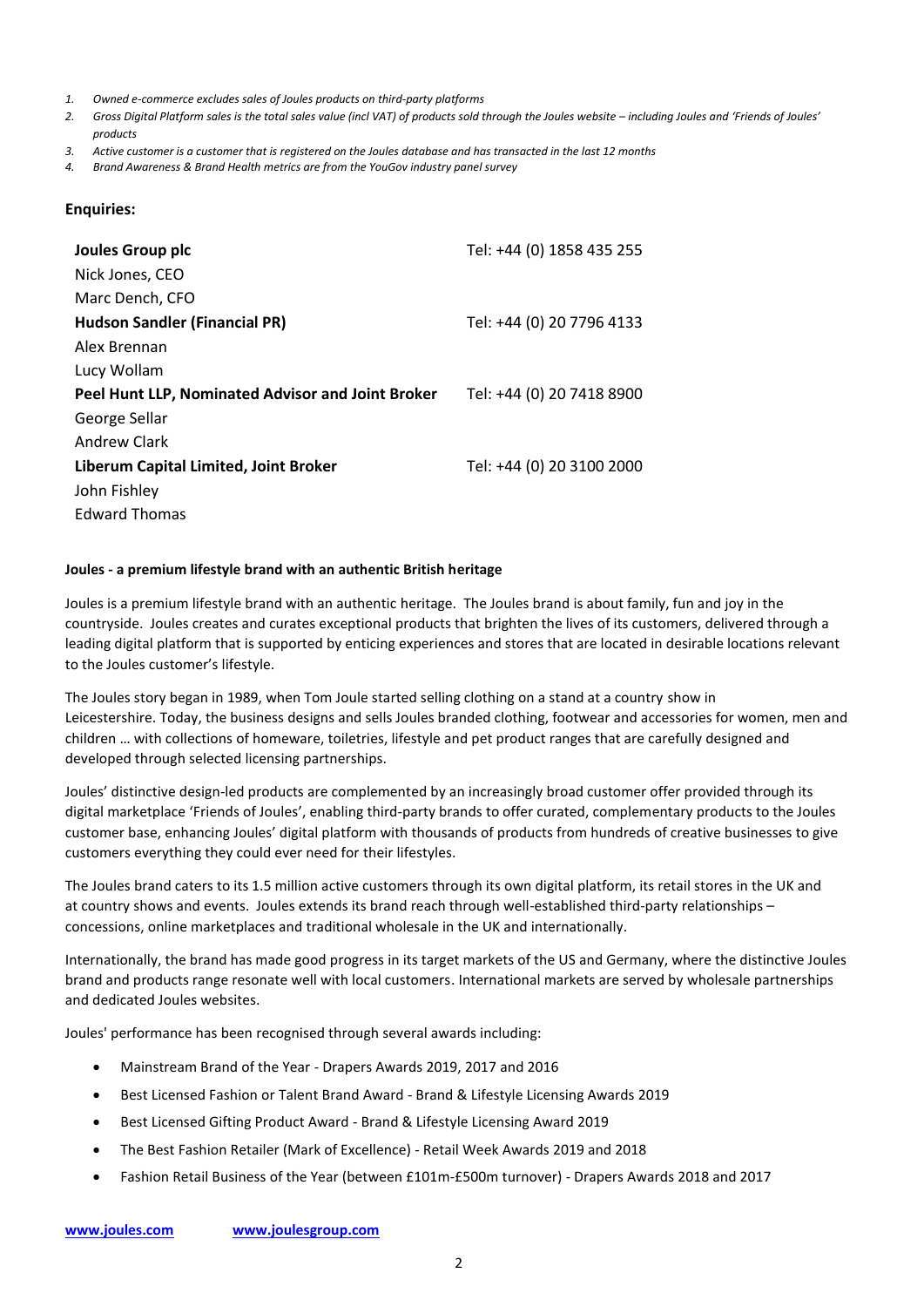#### **CEO STRATEGY UPDATE**

#### **INTRODUCTION**

The Group is publishing this set of Interim Results for the 26 weeks ended 29 November 2020 during a period of COVID-19 related national lockdown across the UK. At the outset of this report, on behalf of the Board, I would like to extend my sympathies and well wishes to those members of the Joules community who have been affected by the virus.

I am incredibly proud of how Joules responded and adapted to the disruption caused by the pandemic during the first half of the financial year. This disruption was most profoundly felt during the early stages of the Period, when we operated during and in the immediate aftermath of the first UK-wide national lockdown, and at the end of the Period when, from the Autumn, communities and businesses once again faced tighter restrictions as a result of the second wave of the virus. I would like to once again thank our colleagues for their continued hard work, our customers for their loyalty, and our partners for their collaboration throughout this challenging time.

The Board is pleased with the Group's encouraging performance during the first half of the FY21 financial year despite the continuing highly challenging trading backdrop. The Group's resilient results reflect the strength and increasing importance of our digital proposition and the brand's relevance and growing customer base as well as the skill, flexibility and dedication of our team.

#### **H1 RESULTS OVERVIEW**

Joules' active customer base<sup>1</sup>, a key metric for the Group, has continued to grow and now stands at nearly 1.6 million customers. The increase of 160,000 active customers over the last six months has been driven by strong growth in new digital customers, up by 45% in the same period and whom now represent nearly three-quarters of our customer base. This growth reflects encouraging new customer acquisition trends during the Period resulting from: the relevance of the brand and our products; effective digital marketing investment; the positive impact of the 'Friends of Joules' digital marketplace; and enhanced brand awareness and engagement - supported by the brand enhancing, lifestyle locations of the majority of the Group's stores.

The Group's sales performance for the Period was ahead of the Board's initial expectations as a result of very strong sales growth achieved through Joules' digital channels, continuing the momentum seen in the final quarter of the last financial year and underpinned by the Group's investment in its tech platform, including the Friends of Joules digital marketplace, and fulfilment capabilities over recent years.

Total e-commerce sales for the Period grew by 34% against the prior year with revenue from Joules' own e-commerce channels<sup>2</sup> increasing by 45%. This reflected a 40% growth in customer traffic to the Joules website as well as improved customer conversion trends. As a result, e-commerce represented more than 70% of the Group's retail revenue during the Period (H1 FY20: 51%). This strong e-commerce performance was driven by a combination of the Group's larger active customer base and improvements made to our e-commerce proposition including the positive impact of the 'Friends of Joules' digital marketplace. Pleasingly, the strong e-commerce performance was maintained through the periods that our stores were able to reopen.

Despite strong e-commerce growth, Group revenue for the Period of £94.5 million was 15.3% lower than the prior year. This outcome reflects the impact of government enforced closures of non-essential retail stores as well as the cancellation of country shows across the UK. Joules' stores were, as a result, closed for approximately 10 weeks of the 26-week Period on average and when open, experienced lower footfall in part due to limits on the number of people in a store at any point.

Wholesale revenue in the Period was £17.1 million, a 44% reduction year-on-year, reflecting the impact of COVID-19 on the Group's wholesale partners both in the UK and overseas. As a result of the challenges faced by the Group's international wholesale partners and despite strong growth through the Group's international websites, total International sales in the Period were down by 29% against the prior year and represented 14% of Group sales (H1 FY20: 17%).

The Financial Review provides more detail on the financial performance and results for the first half.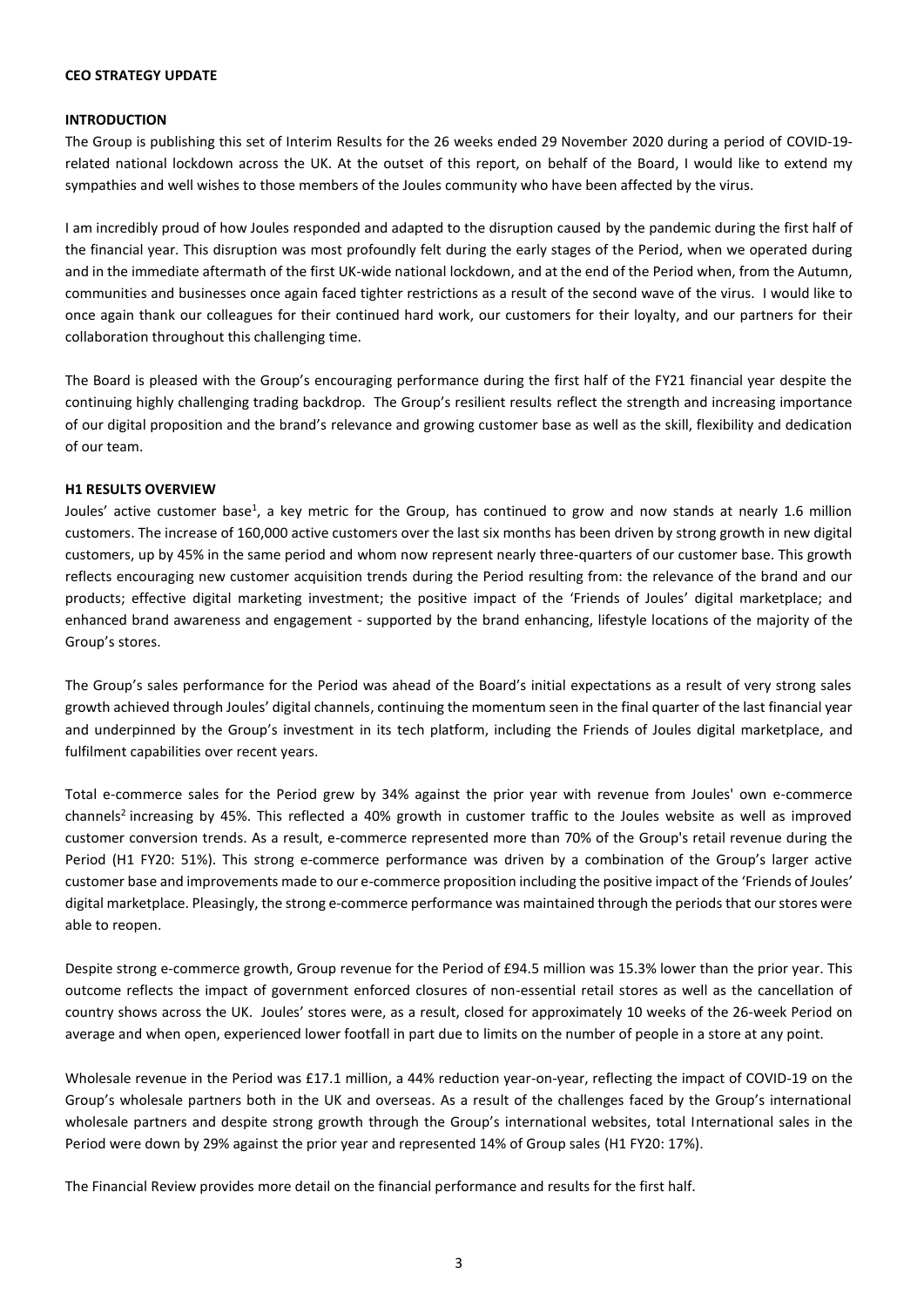The Group's strong balance sheet – with net cash of £15.6 million and liquidity headroom of £65 million at the Period end – has enabled us to continue to invest appropriately to underpin the long-term growth of the Group.

## **STRATEGIC PROGRESS**

We have a clear strategy for the long-term development of Joules as a premium lifestyle brand in the UK and internationally. Whilst COVID-19 headwinds are ongoing and the long-term impacts of the pandemic on the economy and consumer behaviour remain uncertain, we have maintained our focus on delivering against the brand's significant, long-term growth prospects.

The cornerstone of our growth strategy is the Joules brand which stands for *family, fun and joy in the countryside*. We create unique design-led clothing, footwear and accessories that take inspiration from nature and the changing British seasons to reflect our customers' lifestyles, come rain or shine. Joules products stand out with our signature uses of colour and distinctive, hand drawn prints. We complement our own products with a curated range of relevant and quality third-party products offered to our customer base through our digital platform, which is supported by well located, enticing stores that enrich our brand.

Joules' brand awareness and brand health metrics continued to track ahead of the prior year with total brand awareness<sup>3</sup> of 46.5% and female brand awareness of 64.9% reflecting the Group's effective digital marketing investment, increased visibility of our community and charitable activities as well as a growing relevance of the brand to consumers' lifestyles.

An important driver of the brand's growing customer relevance stems from our *Responsibly Joules* values and commitments that run through the core of everything we do. From the day Joules started more than 30 years ago with nothing more than a table in a field, we have always been conscious of our impact on the environment, the wildlife within it, the people we work with, and the communities where we operate. During the year we continued to advance our *Responsibly Joules* commitments and made significant progress against the Group's stated targets to source only sustainable materials including cotton, leather, rubber, denim and synthetics by 2022. In addition, we were proud of the response to our specially curated 'Rainbow Edit' collection comprising a range of products featuring colourful splashes of bright rainbows and rainbow colours, through which we have donated over £135,000 to NHS Charities Together, since we launched the initiative in April 2020.

Leveraging the strength, appeal and relevance of the Joules brand, the Group has four key strategic drivers that the Board believes will drive long-term sustainable growth:

## **1. Increasing active customers**

The Group continues to focus on, firstly, growing its active global digital customer base and, secondly, increasing those customers' frequency of interaction and spend with the brand. The active customer base increased by 160,000 since the end of the prior financial year and now stands at nearly 1.6 million with very strong growth of new digital customers which now represent three-quarters of our customer base. The growth in our active customer base is a result of effective, insight-led digital marketing as well as the desirable, lifestyle locations of the Group's stores. The customer acquisition cost through the Period remained consistent with prior year levels.

Going forward, we see significant headroom to increase the brand's active customer base in the UK. We aim to achieve this by increasing digital marketing leveraging data-led insights to better target and efficiently acquire new digital customers. We will also have more opportunity to engage with an even broader customer demographic with the extended product offer now available through the 'Friends of Joules' digital marketplace. Customer acquisition activity will continue to be supported by our network of stores which provide customers with an additional opportunity to engage and connect with the brand.

An increased level of active customers, together with increased visit frequency and share of our customer's lifestyle spend both of which are driven by the strategic pillars of 'broadening the product offer' and 'strengthening our digital platform' – provides significant opportunity to drive future growth of the brand.

We remain excited about the medium to long-term brand growth and customer acquisition opportunities within our target international markets, which we aim to deliver by continuing to develop our digital and wholesale presence.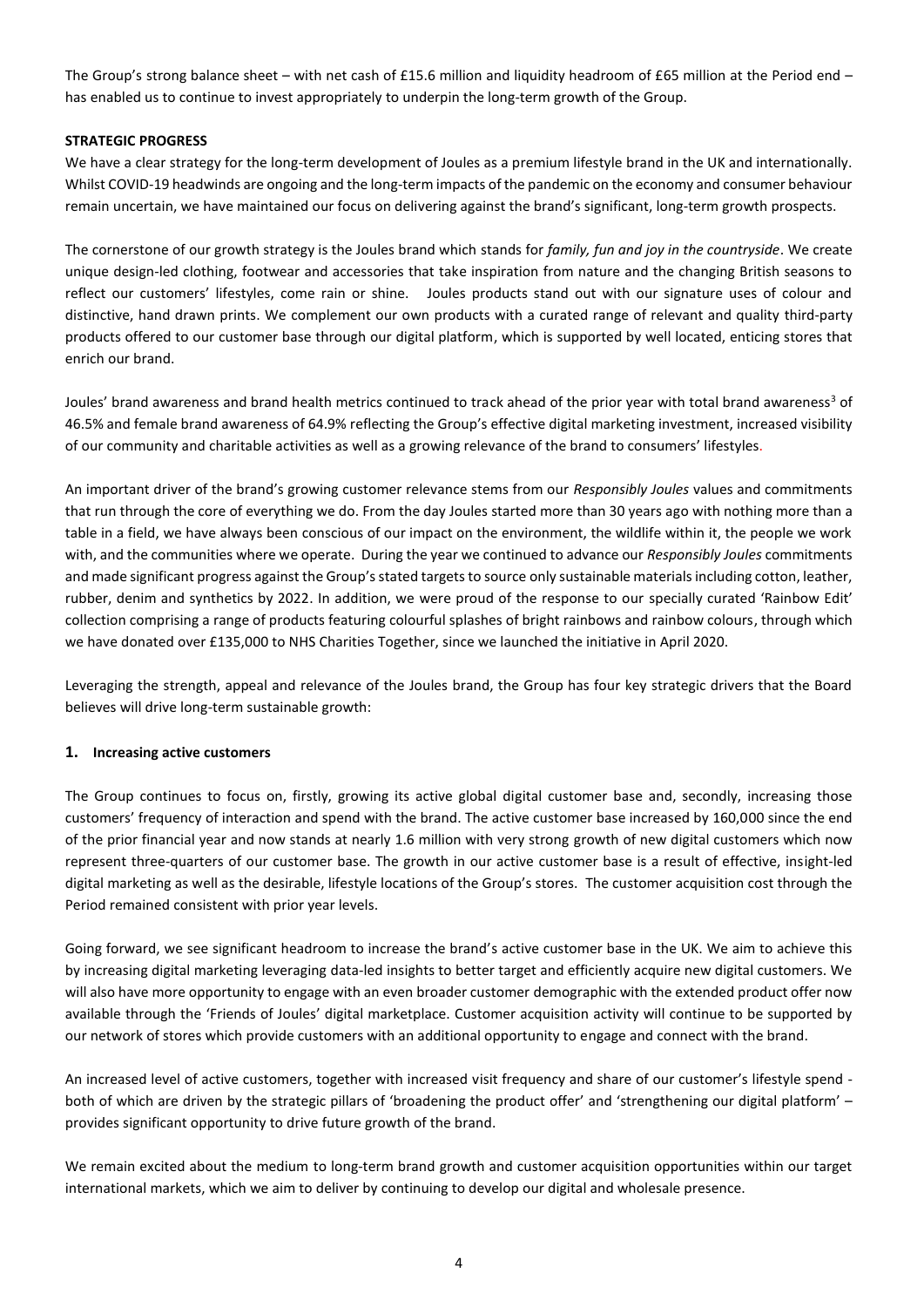# **2. Broadening the product offer**

We see significant growth opportunities for Joules through broadening and expanding the product offer available to both existing and new customers, thereby encouraging them to spend a greater proportion of their 'lifestyle spend' with Joules. We remain focused on broadening our distinctive core product ranges, increasing our men's and kids collections, and extending into related product categories such as home, outdoor and garden through a combination of differentiated in-house design, curated 'Friends of Joules' brands, and carefully selected licensing partnerships.

During the Period the 'Friends of Joules' digital marketplace continued to expand and is increasingly bringing the experience of a bustling market town to consumers through their digital devices. The platform now offers over 7,500 products from more than 350 sellers across product categories including home, outdoor & garden, gifting, pet and clothing.

Over the same period, our larger licensed product categories have performed well with a particularly strong performance of the Joules sofa range in partnership with DFS and an increased range of Joules toiletries and gifting products in partnership with Boots.

Our broadening product range provides our customers – existing and new – with more opportunity to experience the Joules brand and more reasons to visit our digital platform more frequently.

# **3. Strengthening the digital platform and experience**

We continue to focus on enhancing the Group's digital platform and user experience. During the Period, traffic to the Joules website increased by more than 40% reflecting the Group's digital marketing capabilities, the channel shift towards online as a result of enforced store closures, and ongoing improvements made to the Joules online experience, including the introduction of the 'Friends of Joules' digital marketplace. As a result, and despite strong prior year comparatives, gross platform demand<sup>4</sup> increased by nearly 55% in the Period, accelerating to 66% growth over the seven weeks to 3<sup>rd</sup> January 2021.

During the Period we made investments to further enhance the user experience through Joules' digital channels. These included improving site merchandising with more relevant product listings and enhanced product filtering, incorporating a more seamless search functionality, and developing better overall site navigation. We have also improved the check out and payment journey for customers by adding new payment options such as Klarna, Apple Pay and Google Pay. These investments, alongside the enhanced product offering, have helped to drive improved conversion rates.

## **4. Growing the brand through third parties**

In addition to growing the Joules brand through our own retail channels, we continue to see significant opportunities to efficiently grow the brand both in the UK and internationally through selected third-party digital and physical retail partners. These third-party relationships provide the opportunity to increase the reach of the Joules brand to a broader customer base utilising the retail and fulfilment platforms of our partners. We have relationships with around 40 larger digital or multi-site retailers globally and a further 2,000 smaller specialist or independent retailers.

Our systems and infrastructure have been developed to support a range of third-party models including the more traditional wholesale and retail concession models as well as the emerging marketplace, drop-ship and 'fulfilled-by' models.

## **INFRASTRUCTURE**

We continue to make progress on the development of our new Head Office in Market Harborough which we expect to be able to move into during the latter part of the current financial year, subject to COVID-19 restrictions and guidelines. The new Head Office development layout will enable us to maximise the benefits of more flexible working patterns that have developed since the outbreak of the pandemic whilst also bringing all head office business functions together under one roof for the first time. This will be a key driver of our culture, creativity and efficiencies moving forward.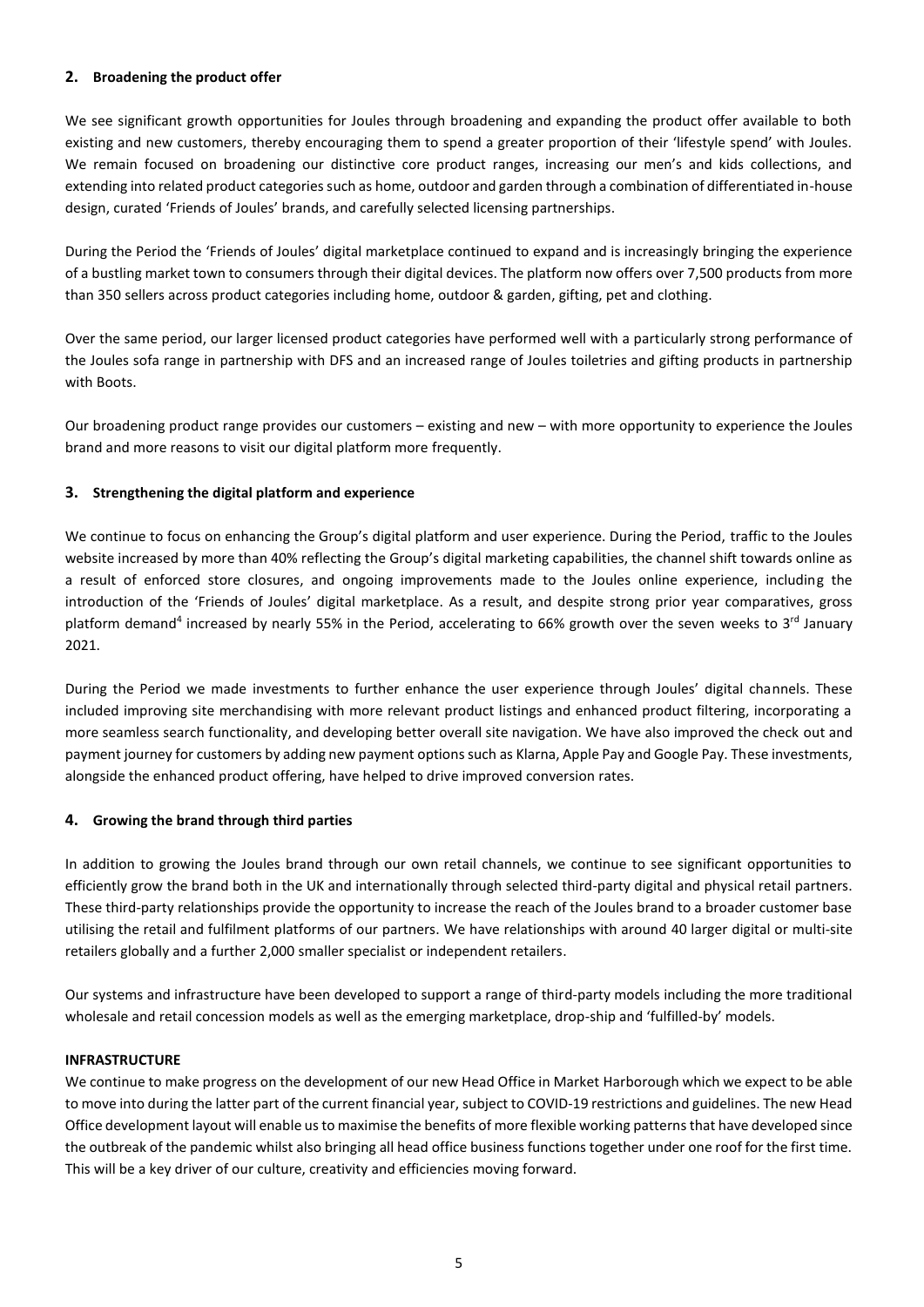We have continued to invest in our digital and fulfilment infrastructure to support our long-term growth plans. During the Period we created an additional 100,000 square feet of space at our UK Distribution Centre which included the completion of a new mezzanine level and the occupation of an adjoining warehouse to support the Group's anticipated e-commerce growth over the medium term.

#### **THE JOULES COMMUNITY**

The talent, flexibility and, above all, dedication of the Joules team have once again been highlighted during a period characterised by disruption to the ways we work and interact. I am incredibly proud of the commitment shown by our people, from our head office teams to those on the front line in our stores, during this challenging period. We have also continued to receive fantastic support from our suppliers, landlords, business partners, and customers. I would like to take this opportunity to thank everyone across the Joules community for their ongoing support for our business and brand.

#### *Definitions*

- *1. Active customer is a customer that is registered on the Joules database and has transacted in the last 12 months*
- *2. Owned e-commerce excludes sales of Joules products on third-party platforms*
- *3. Brand Awareness & Brand Health metrics are from the YouGov industry panel survey*
- 4. Gross Platform Demand is the total sales price (including VAT) of products sold through the Joules website including Joules and 'Friends of Joules' *product*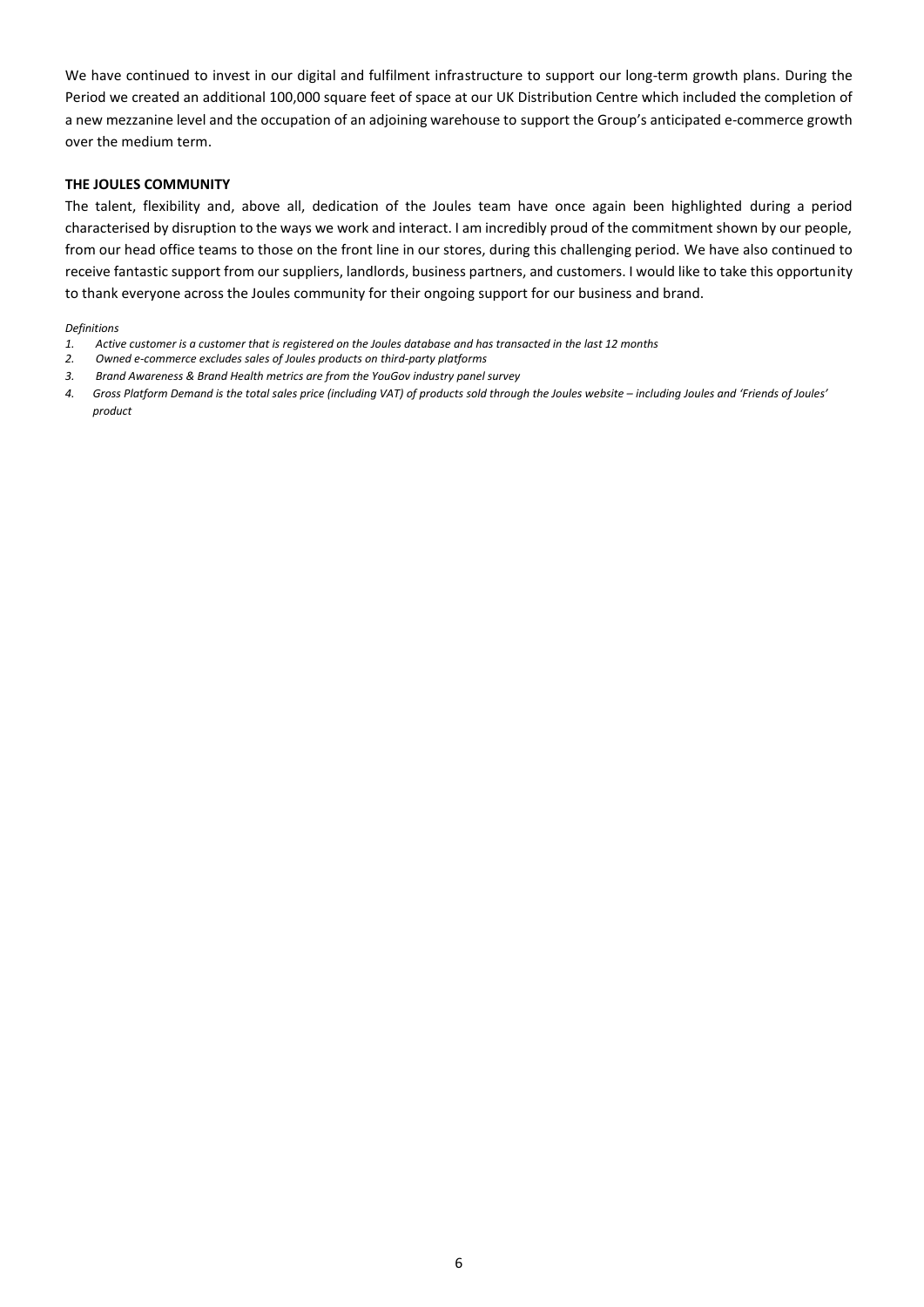## **FINANCIAL REVIEW**

The first half of our FY21 financial year has been overshadowed by the ongoing impact of the COVID-19 global pandemic. The Period started with all of our stores closed and the majority of our colleagues working from home and we closed the Period in the same way. Against this backdrop, the business delivered a strong financial performance in the first half demonstrating the strength of the Joules model: led by our relentless focus on the Joules brand and on providing our customer base with a product proposition that meets their lifestyle needs – through our own Joules brand range and the increasing range of complementary 'Friends of Joules' products. The performance in the first half has demonstrated how we leverage these two 'special ingredients' – the Joules brand and our lifestyle products – to deliver sales through our digital platform which comprises: the front end web-site; warehouse and fulfilment; and, customer insight and digital marketing capability, all areas that we have invested in over recent years.

# **COVID-19 - IMPACT ON THE GROUP'S FINANCIAL POSITION AND RESULTS FOR THE PERIOD**

The financial impact of COVID-19 in the Period is summarised below together with the actions taken to reduce costs, preserve cash and strengthen the Group's financial position, with more detail where appropriate, in the relevant section of the Financial Review.

## *Impact on business operations and sales channels*

- Stores were closed for approximately 40% of the potential trading period in the first half. When open, stores experienced lower footfall (in part the result of social distancing measures), the sales impact being partially offset by higher conversion rates. When open stores traded at approximately 80% of the prior year level
- No country shows or events were attended in the first half
- Wholesale dispatches remained low through the first quarter as our wholesale customers globally started to re-open but with high overall levels of stock to sell-through. Wholesale sales momentum improved as the first half progressed
- UK warehouse capacity upgrade was completed early in the first half supporting the strong growth of our e-commerce sales.

## *Ongoing cost management actions*

- Variable costs: including turnover rents; merchant fees; certain distribution costs; utilities and travel & expenses reduced with declining sales activity
- Government support: The Government's Coronavirus Job Retention Scheme ('CJRS') subsidised a substantial proportion of payroll costs for store colleagues, that were furloughed whilst stores were closed. In addition, all non-furloughed colleagues agreed to a voluntary pay reduction that continued through the first three months of the Period. Business rates relief for our retail premises continued through the first half.

## *Actions taken to preserve cash and enhance the Group's financial position and liquidity*

- Inventory purchase commitments and phasing of deliveries were actively managed in collaboration with our suppliers
- Rent deferral arrangements and/or rent holidays for periods of enforced closure were agreed with many of the Group's landlords
- Lease renegotiations to reduce rent levels, increase lease flexibility and/or move to turnover based rent models continued to progress through the Period.

## *Financial position and liquidity*

At 29 November the Group had net cash of £15.6 million. At 3 January 2021, following a strong Christmas trading period (notwithstanding enforced store closures) the Group had net cash of £13.4 million and liquidity headroom of £63.5 million.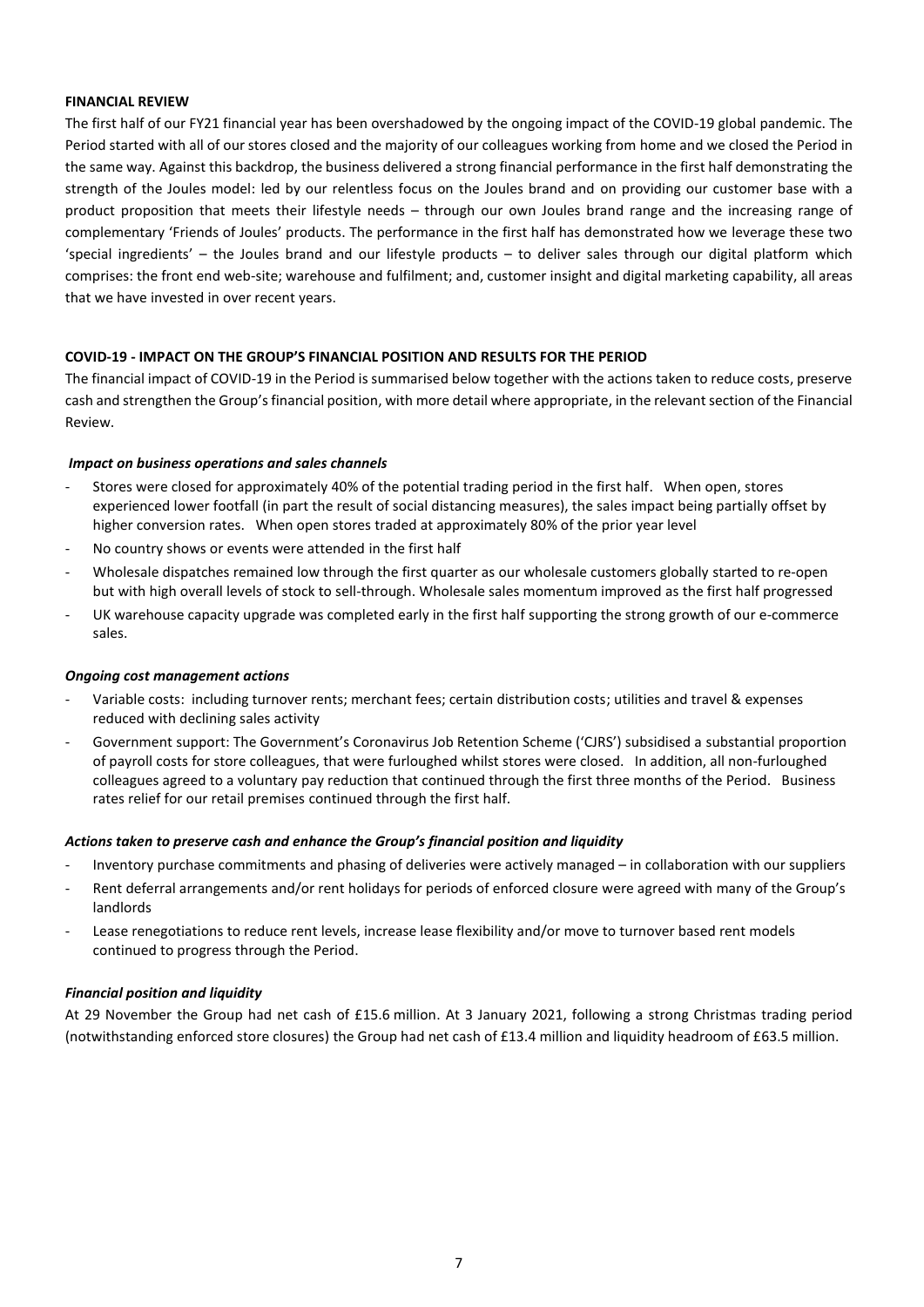#### **GROUP RESULTS**

| 26 weeks ended<br><b>£million</b>   | 29 November<br>2020 | 24 November<br>2019 |
|-------------------------------------|---------------------|---------------------|
| Revenue                             | 94.5                | 111.6               |
| <b>Gross profit</b>                 | 47.4                | 61.2                |
| Operating expenses                  | (34.2)              | (41.7)              |
| Depreciation & amortisation         | (4.1)               | (2.6)               |
| Depreciation: Right-of-use asset    | (3.8)               | (6.4)               |
| Share-based compensation            | (0.7)               | (1.2)               |
| <b>Admin expenses</b>               | (42.8)              | (51.9)              |
| <b>Operating Profit</b>             | 4.6                 | 9.3                 |
| Net finance costs                   | (0.9)               | (0.9)               |
| <b>PBT</b> before exceptional costs | 3.7                 | 8.4                 |
| Gross margin %                      | 50.2%               | 54.8%               |
| Memo: EBITDA                        | 12.5                | 18.3                |

Group revenue decreased by 15.3% to £94.5 million from £111.6 million, with strong growth in e-commerce sales being more than offset by the impact of enforced store closures, the cancellation of country shows across the UK and the impact of the pandemic on the Group's wholesale customers.

Group gross margin of 50.2% was 4.6%pts lower than the prior year. This decrease was due to the lower proportion of higher margin store sales (with stores closed for a large proportion of the Period) and a lower margin rate achieved in the stores channel in Q1 as stores reopened through the summer months and cleared through the spring product ranges in stock from before the first national lockdown.

PBT before exceptional costs decreased by £4.7 million to £3.7 million (H1 FY20: £8.4m). The impressive performance of sales through our digital platform (e-commerce and 'Friends of Joules') and licensing partners, together with continued focus on cost base management, did not fully offset the impact of enforced store closures and lower wholesale sales.

Statutory PBT decreased by £0.4 million to £1.3 million (H1 FY20: £1.7m). This includes the impact of non-cash exceptional impairment charges of £2.4 million which is explained further below.

# **CHANNEL REVIEW – SALES AND MARGINS**

| 26 weeks ended<br><b>fmillion</b> | 29 November<br>2020 | 24 November<br>2019 | Variance % |
|-----------------------------------|---------------------|---------------------|------------|
| E-commerce                        | 54.8                | 40.9                | 34%        |
| <b>Stores</b>                     | 19.7                | 36.2                | (46)%      |
| Shows                             | 0.8                 | 2.7                 | (70)%      |
| Retail                            | 75.3                | 79.9                | $(6)$ %    |
| Wholesale                         | 17.1                | 30.8                | (44)%      |
| <b>Other</b>                      | 2.0                 | 0.9                 | 136%       |
| <b>Group revenue</b>              | 94.5                | 111.6               | (15)%      |
| Memo: Owned e-commerce*           | 50.6                | 35.O                | 45%        |
| Gross margin %                    | 50.2%               | 54.8%               |            |
| Retail                            | 52.8%               | 60.8%               |            |
| Wholesale                         | 33.0%               | 38.1%               |            |

*\*Owned e-commerce excludes sales of Joules products on third-party platforms*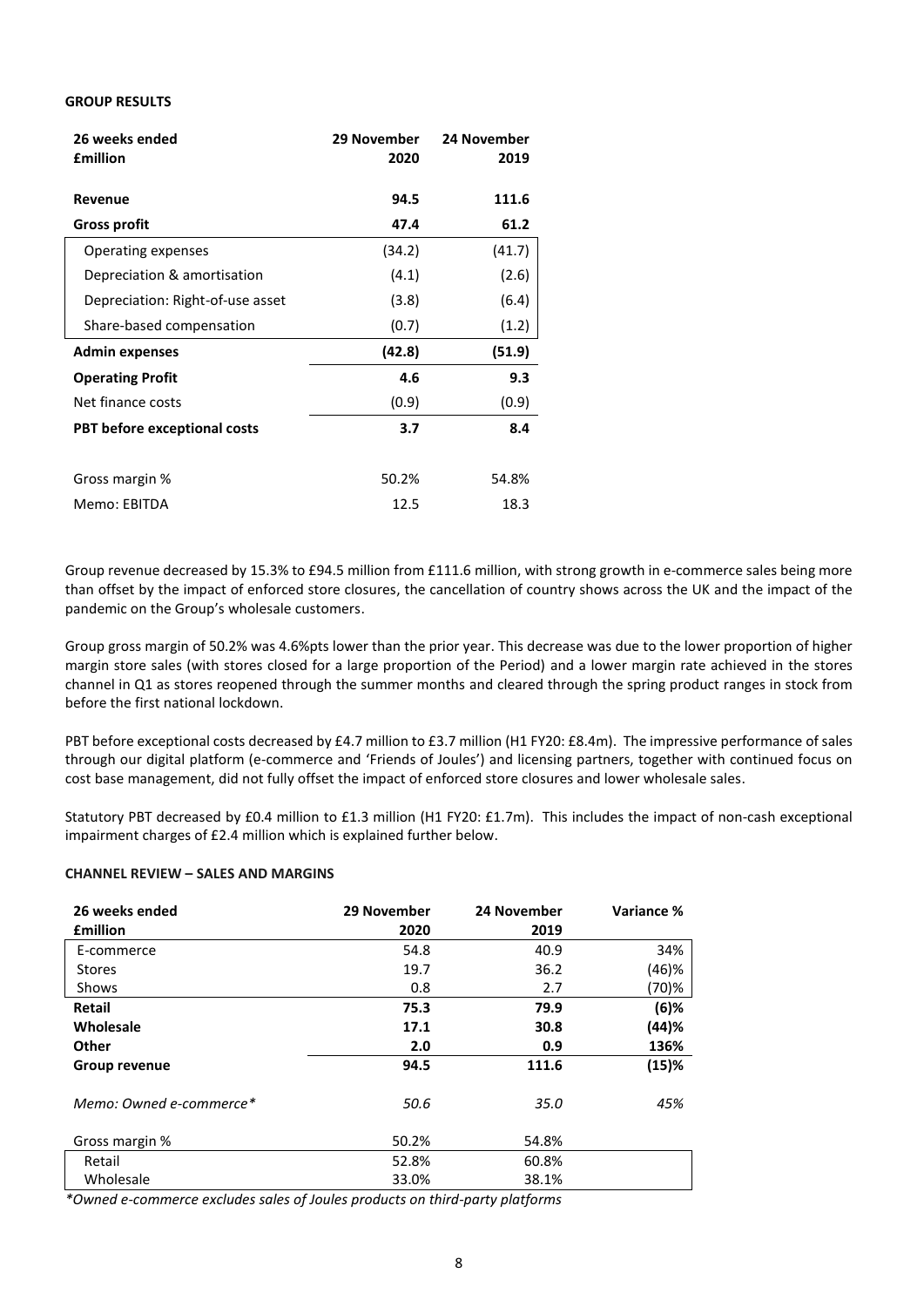# **Retail**

Total retail revenue of £75.3 million was 5.8% lower than the prior year (FY20: £79.9m) with strong e-commerce sales growth being more than offset by the impact of the enforced store closures and lower store sales when stores were open plus the cancellation of country shows and events that the Group normally attends.

Joules retail segment comprises:

- E-commerce: the sale of Joules branded products through the Group's own website and via carefully selected thirdparty websites including Next, John Lewis, Zalando
- Stores: the sale of Joules branded products through the Group's own retail stores and a small number of concessions with John Lewis for Joules womenswear
- Country shows & events: Joules has retail presence at events such as Badminton, Burghley and Carfest.

## *Note: Commissions received on sales on 'Friends of Joules' digital marketplace are reported within 'Other' revenue*

# *E-commerce*

Total e-commerce sales increased by 34% to £54.8 million (H1 FY20: £40.9m). This growth was led by sales through the Group's own website which increased by 45% in the Period.

Traffic to the Joules website was up by more than 40% and conversion rate also improved. This performance reflects the market-wide trend towards online shopping during lockdown, as well as:

- the Group's customer insight and digital marketing capability to attract new customers to the brand and to provide compelling content and offers to existing customers. Digital active customers, those with a preference for online shopping, increased by 20% to 1.0 million in the Period, making up more than two-thirds of our total active customer base
- ongoing improvements to the online customer experience including enhancements to site navigation, search and check-out experience
- investment in warehousing and fulfilment over recent years.

E-commerce represented more than 70% of the Group's retail revenue during the Period (H1 FY20: 51%).

The 'Friends of Joules' digital marketplace has provided customers with a broader online offer with over 10,000 products curated from 300 third-party sellers. Overall, gross platform demand (which includes Joules own brand e-commerce sales and the retail sales value of 'Friends of Joules' products) increased by nearly 55% in the Period.

## *Stores*

The Group's stores were closed, on average, for 10 of the 26-weeks in the first half as a result of the enforced closure of nonessential retail. When open, stores traded at 17% below the equivalent prior year period with lower footfall levels, in part the result of social distancing measures, being partly offset by higher conversion rates.

Overall store sales in the Period, including the impact of the enforced closures, were down by 46% year-on-year at £19.7 million (H1 FY20: £36.2m).

## *Retail Gross margin*

Retail gross margin decreased by approximately 8%pt to 52.8% in the Period. This reduction was the result of the lower proportion of store sales in the Period – with store sales generating a higher gross margin than e-commerce sales and representing 30% of Retail revenue in the first half compared to 49% last year and the higher promotional activity during the first three months of the Period, particularly within the stores channel due to clearing elevated levels of spring stock as stores reopened through the summer months within a highly competitive retail environment.

# **Wholesale**

Wholesale revenue in the Period was £17.1 million, a 44% reduction year-on-year (H1 FY20: £30.8m), reflecting the ongoing impact of COVID-19 on many of the Group's wholesale partners both in the UK and overseas.

Wholesale gross margin decreased by 5.0%pt to 33.0%. The reduction in wholesale gross margin was the result of providing support to several wholesale customers as they cleared through spring inventory positions as they reopened.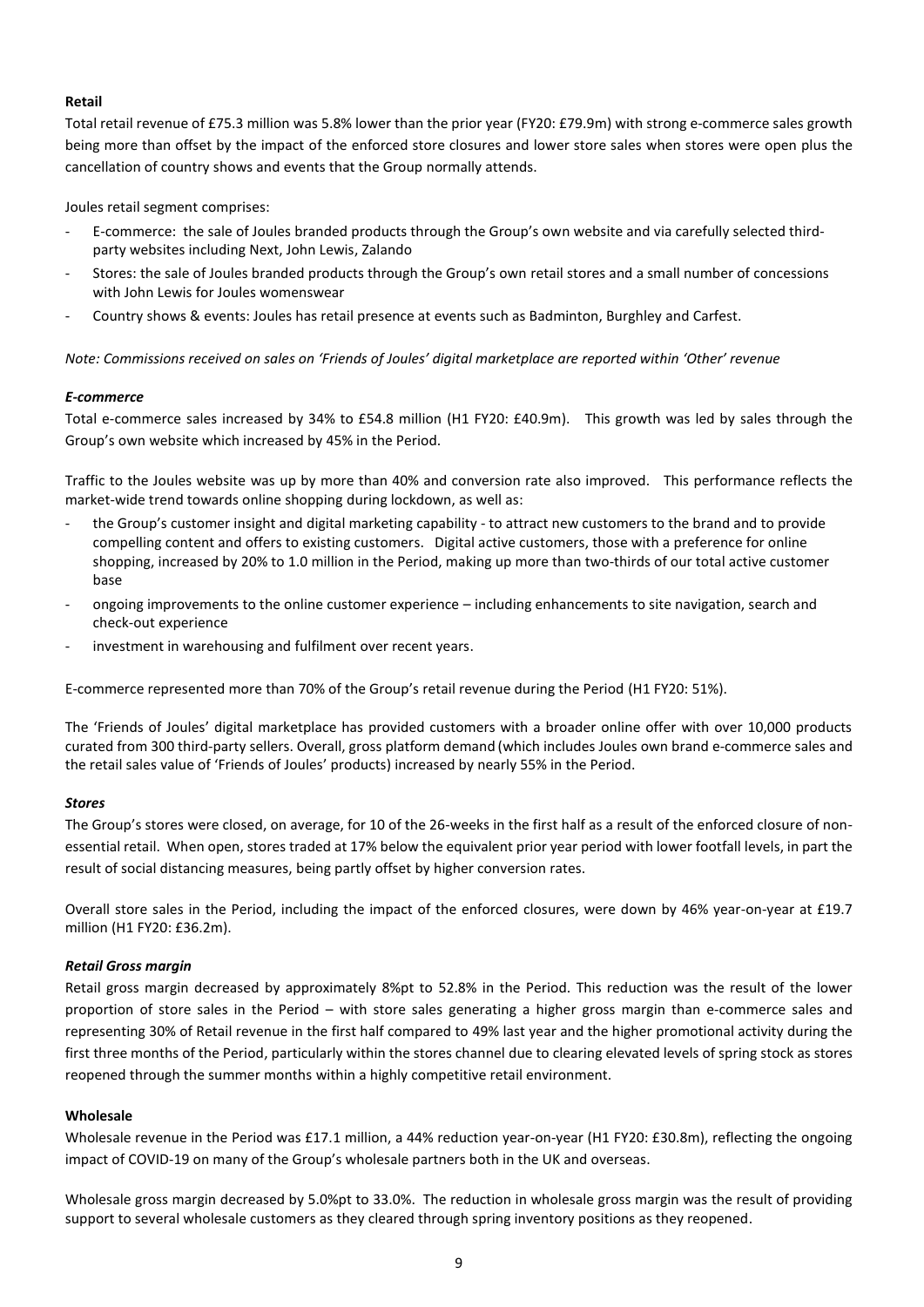## **Other revenue**

Other revenue consists of royalties from the sale of licensed products sold within third-party partner channels and the commission received on the sale of 'Friends of Joules' digital marketplace products.

Other revenue increased by 136% to £2.0 million (H1 FY20: £0.9m), reflecting growth across licensed product categories and strong growth in the 'Friends of Joules' digital marketplace sales.

## **International**

As a result ofthe challenges faced by the Group's international wholesale partners and despite continued good growth through the Group's international websites, total International sales in the Period were down by 29% against the prior year and represented 14% of Group sales (H1 FY20: 17%).

## **ADMINISTRATIVE EXPENSES – PRE-EXCEPTIONAL COSTS**

Administrative expenses before exceptional costs decreased by 17.5% to £42.8 million (H1 FY20: £51.9m).

| 26 weeks ended<br><b>£million</b> | 29 November<br>2020 | 24 November<br>2019 |
|-----------------------------------|---------------------|---------------------|
| Operating expenses (IFRS 16)      | 34.2                | 41.7                |
| Sales                             | 4.8                 | 6.9                 |
| Marketing                         | 4.9                 | 5.2                 |
| Store costs                       | 5.2                 | 9.4                 |
| Distribution                      | 5.9                 | 5.2                 |
| Head office                       | 13.4                | 14.9                |
| Depreciation & amortisation       | 4.1                 | 2.6                 |
| Depreciation: Right-of-use asset  | 3.8                 | 6.4                 |
| Share-based compensation          | 0.7                 | 1.2                 |
| <b>Admin expenses</b>             | 42.8                | 51.9                |

## *Operating expenses*

Operating expenses decreased by 17.9% to £34.2 million (H1 FY20: £41.7m), the movement in the Period reflecting the impact of COVID-19 as well as the benefit of the Group's ongoing cost management.

- *Sales costs* which primarily relate to commissions paid to third-party retail partners and wholesale sales agents, decreased by 30% to £4.8 million (H1 FY20: £6.9m), in line with the lower third-party sales experienced in the Period
- *Marketing expenditure* decreased by 6% to £4.9 million (H1 FY20: £5.2m). Increased investment in digital and social marketing, in both the UK and international markets, was more than offset by the reduction in marketing expenditure in other channels
- *Store costs* decreased by 45% to £5.2 million (H1 FY20: £9.4m). Store revenues decreased by 46% over the same period due to enforced closures. Although additional costs were incurred in stores to ensure compliance with social distancing measures and to ensure colleague safety, the underlying store costs were mitigated by business rates relief and the payments from the Coronavirus Job Retention Scheme (JRS) Note: Store costs now exclude rent expenditure which is accounted for under IFRS 16 (Leases) with the exception of turnover only store rent and short-term leases of £0.3 million (H1 FY20: £0.2m)
- Distribution costs increased by 14% to £5.9 million (H1 FY20: £5.2m) due to the variable costs of fulfilling the significant increase in our own platform e-commerce sales, up by 45% in Period
- *Head office costs* decreased by 10% to £13.4 million (H1 FY20: £14.9m) as the result of continued cost management activities, JRS income for furloughed colleagues and the constraints of the global pandemic reducing travel and related costs.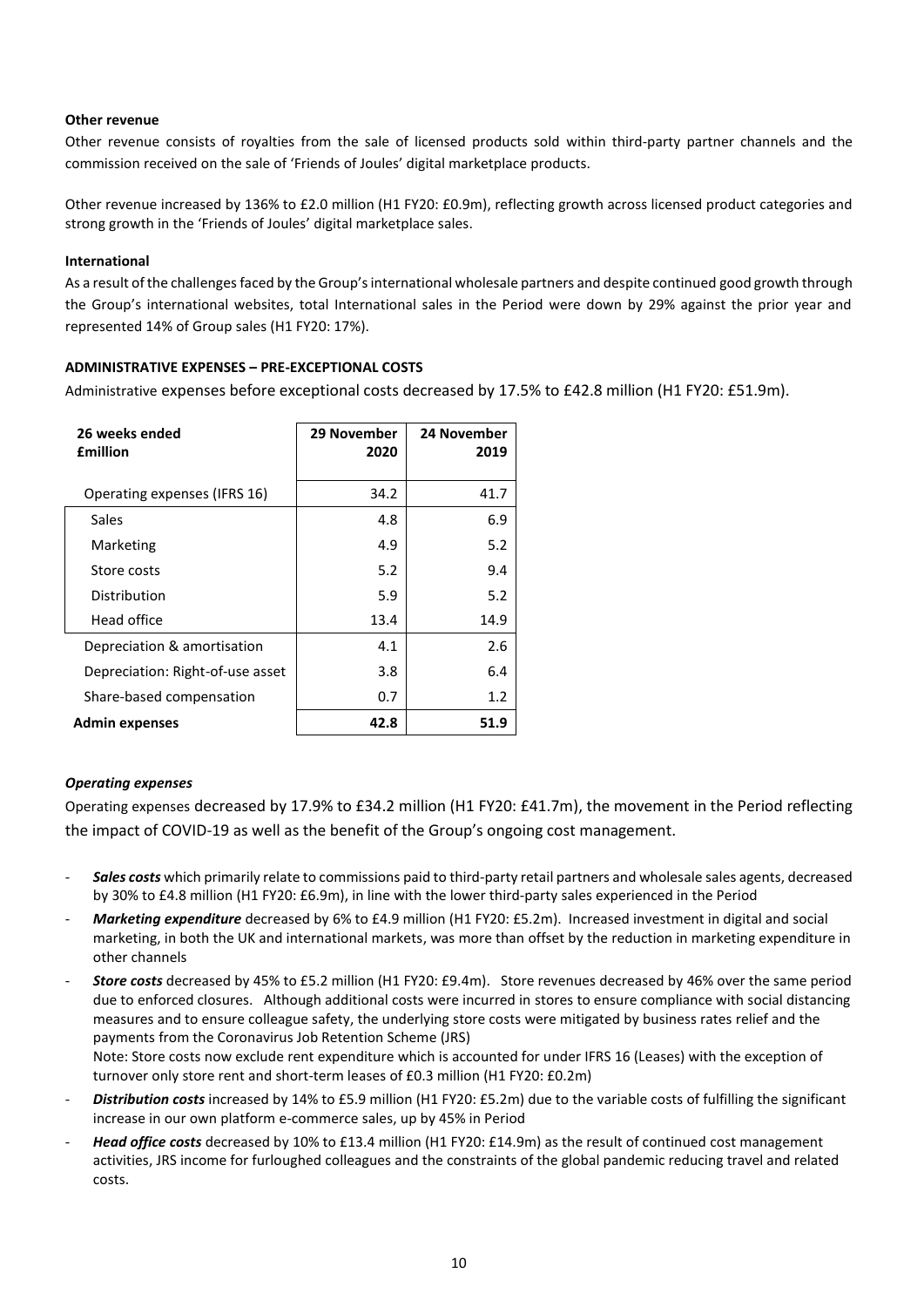# *Depreciation and amortisation*

Depreciation and amortisation increased by £1.5 million to £4.1 million (H1 FY20: £2.6m), the increase being primarily due to higher amortisation following the completion of a number of technology initiatives in the prior financial year, including further developments to our digital platform, the launch of the 'Friends of Joules' digital marketplace and roll-out of a new digitally integrated store point of sales solution.

Right-of-use asset depreciation decreased by £2.6 million to £3.8 million (H1 FY20: £6.4m). The decrease was the result of a reduction in the Right-of-use asset following impairment write-downs in the prior financial period. This was partly offset by a lease extension for our UK warehouse.

## *Share-based compensation*

Share-based compensation was £0.7 million in the Period (H1 FY20: £1.2m). The lower charge reflects a reduction in the number of Long-Term Incentive Plan shares under option following the lapsing of the 2020 awards (with no options vesting due to performance criteria not being met) and Executive Directors waiving the LTIP options that would potentially have vested in 2021 and 2022.

Whilst share plan awards are now comparable between periods, the charge in each period can fluctuate based on projected performance outcomes, the share price at reporting date and movement in the charge required for National Insurance Contributions.

# *Property lease costs*

*During H1 we have continued* to make progress on property lease renegotiations, towards reduced rents or turnover based leases and more flexible lease terms. As a result, our underlying lease costs on a cash basis decreased by £1.5 million against the prior period.

| <b>Underlying lease cost</b> |                |                |          |
|------------------------------|----------------|----------------|----------|
| ('cash basis')*              | <b>H1 FY21</b> | <b>H1 FY20</b> | Variance |
| <b>fmillion</b>              |                |                |          |
| Store leases                 | 4.3            | 5.5            | (1.2)    |
| <b>Commercial leases</b>     | 1.0            | 1.4            | (0.4)    |
| Total                        | 5.3            | 6.9            | (1.5)    |

*\*Lease cost ('cash basis') represents the amounts paid or payable in the relevant period in respect of the Group's property leases. It excludes any rent holidays or rent waivers received in the period.*

## **EXCEPTIONAL IMPAIRMENT EXPENSE**

A total exceptional expense of £2*.*4 million (H1 FY20: £6.7m) has been booked by the Group in the Period as detailed below and in the notes to the Condensed Consolidated Financial Statements.

| 26 weeks ended<br><b>f</b> million                             | 29 November<br>2020 |
|----------------------------------------------------------------|---------------------|
| Right-of-use asset - impairment                                | 0.9                 |
| Property, plant & equipment and intangible assets - impairment | 0.9                 |
| <b>Non-cash exceptional</b>                                    | 1.8                 |
| Other exceptional costs                                        | 0.6                 |
| <b>Total exceptional cost</b>                                  | 2.4                 |

The Group regularly conducts a review of its assets to identify if there are any impairments to the carrying value of the assets. Following this review at the Period end, a non-cash exceptional impairment charge of £1.8 million has been recognised (H1 FY20: £6.7m), the majority of which relates to the Group's stores. The COVID-19 pandemic and the resulting enforced closure of the Group's retail stores and anticipated lower footfall to retail stores when re-opened, results in lower cash flow forecasts for stores and a resulting impairment to the Right-of-use asset and certain store fixed assets.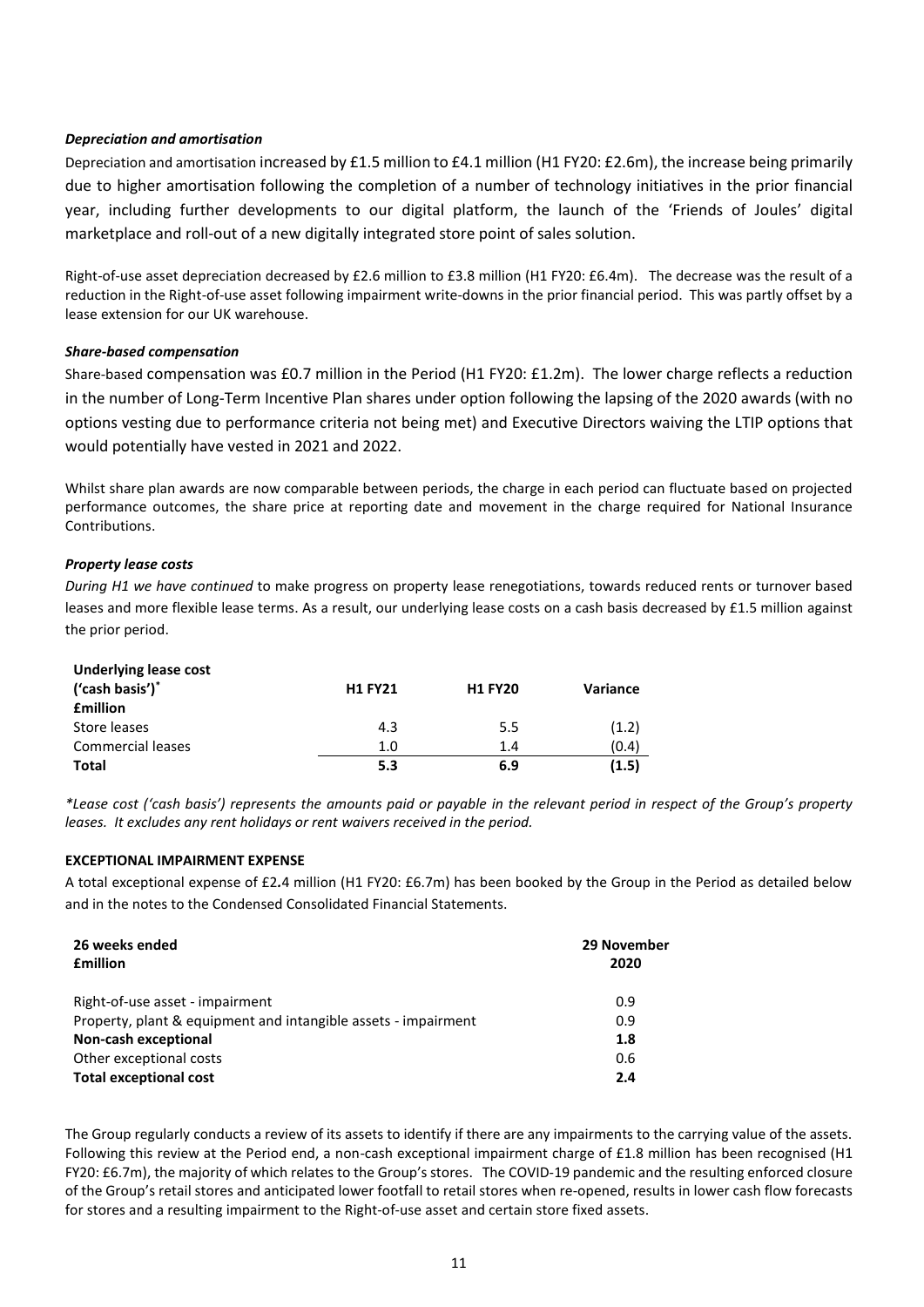In the first half, the Group completed a re-organisation of certain structures across head office functions, this resulted in exceptional costs of £0.6 million (H1 FY20: £nil).

#### **NET FINANCE COSTS**

Net finance costs were £0.9 million (H1 FY20: £0.9m). Net finance costs consist of £0.2 million interest and facility charges on the Group's revolving credit facility and term loan with Barclays Bank Plc (H1 FY20: £0.1m) and £0.6 million interest on lease liabilities (H1 FY20: £0.8m).

## **TAXATION**

The tax charge for the Period was £0.2 million (H1 FY20: £0.6m). The effective tax rate for the Period was 13.4% (H1 FY20: 35.2%). The tax charge for the Period benefitted from an adjustment in relation to the prior financial year. Excluding the prior year adjustment, the effective tax rate would have been 24.2%, which is higher than statutory corporate tax rate due to expenses and professional fees that are non-deductible for tax purposes.

## **CASH FLOW**

Free cash flow, prior to the capital expenditure on our new Head Office development, was £14.8 million in the period (H1 FY20: £1.0m).

The improvement against the comparable period reflects lower EBITDA for the trading reasons detailed above, that has been more than offset by higher working capital inflow, benefiting from good sell through of a reduced level of current season stock and the deferral of a proportion of lease rental payments in agreement with landlords. Cash flow also benefitted from the repayment of corporation tax overpaid on account in the prior year.

Core capital expenditure in the first half was £2.8 million (H1 FY20: £5.0m). Major areas of capital expenditure included capacity upgrades at the UK warehouse, developments to the Joules website and technology platforms.

The development of our new Head Office, the 'Barn', incurred spend of £3.5 million in the Period (H1 FY20: £2.7m). Cumulative spend on the development to the end of the Period was £17 million, including £4.4 million for the purchase of the land in FY18. The development is on schedule to complete in the final quarter of the current financial year.

| 26 weeks ended<br><b>fmillion</b>     | 29 November<br>2020 | 24 November<br>2019 |
|---------------------------------------|---------------------|---------------------|
| <b>EBITDA</b>                         | 12.5                | 18.3                |
| Share-based compensation              | 0.7                 | 1.2                 |
| Lease repayments - IFRS 16            | (5.8)               | (6.3)               |
| Cash exceptional costs                | (0.6)               |                     |
| Net working capital - change          | 8.8                 | (4.0)               |
| <b>Operating free cashflow</b>        | 15.6                | 9.2                 |
| Interest paid - borrowings            | (0.2)               | (0.1)               |
| Interest paid - lease liability       | (0.6)               | (0.8)               |
| Tax received / (paid)                 | 2.9                 | (2.2)               |
| Capital expenditure - core            | (2.8)               | (5.0)               |
| Free cash flow (core capex)           | 14.8                | 1.0                 |
| Capital expenditure - new Head Office | (3.5)               | (2.7)               |
| Cash flow before financing            | 11.3                | (1.7)               |
| Net cash                              | 15.6                | 2.1                 |

## **NET CASH/(DEBT) AND LIQUIDITY**

Net cash at the end of the Period was £15.6 million (FY20: £2.1m) representing cash of £28.6 million (FY20: £14.3m) and borrowings of £12.9 million (FY20: £12.1m). The improved net cash position includes the net proceeds from the Group's equity placing of £14.5 million in April 2020.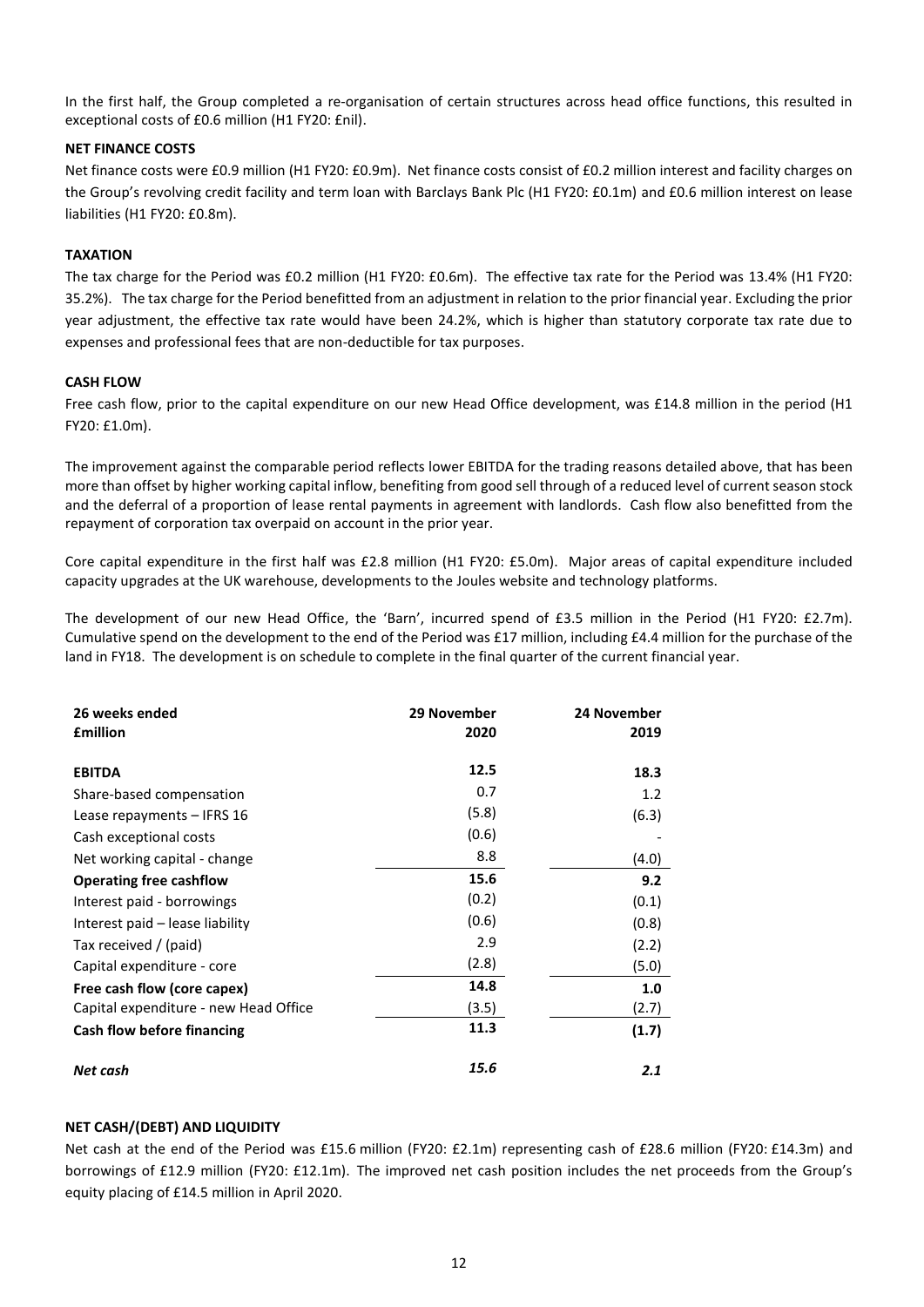The Group's total liquidity headroom at 29 November 2020 was £63.7 million, comprising £28.6 million cash balances and £35.1 million undrawn committed financing facilities.

To preserve cash and improve the short-term liquidity position in response to COVID-19, the Group agreed the deferral of certain liabilities falling due in the final quarter of the last financial year with HMRC and with landlords. At 29 November 2020 the total amount deferred under these arrangements was £3.9 million (at 31 May 2020: £6.7m). The Directors anticipate that these amounts will be repaid over the course of the following 12 months.

# *Lease liability (IFRS 16)*

The Group's total lease liability at 29 November 2020 was £44.9 million, a reduction of £1.8 million since the year ended 31 May 2020 and £8.2 million lower than 24 November 2019.

Repayment of lease liabilities of £6.1 million in the Period was partly offset by lease additions of £4.9 million, primarily relating to a lease extension for the Group's UK distribution centre and the renegotiation of certain store leases on more favourable terms.

| Lease liability by type:   |             |             |                       |
|----------------------------|-------------|-------------|-----------------------|
| <b>£million</b>            | 29 Nov 2020 | 31 May 2020 | Increase / (decrease) |
| Store leases               | 36.1        | 37.7        | (1.6)                 |
| Commercial property leases | 8.4         | 8.3         | 0.1                   |
| Other leases               | 0.4         | 0.7         | (0.3)                 |
| <b>Total liability</b>     | 44.9        | 46.7        | (1.8)                 |

# **DIVIDEND**

Given the impact of the global pandemic on the Group and the continued uncertain outlook, the Board has not declared an interim dividend (H1 FY20: £nil). The Board will continue to review the financial position of the Group and intends to recommence dividend payments when it is considered financially appropriate to do so.

# **FINANCING FACILITIES**

At the end of the Period the Group had total available facilities of £48.0 million of which £12.9 million was drawn.

| Facility<br><b>fmillion</b>      | <b>Available Facility</b><br>29 November 2020 | Drawn Facility<br>29 November 2020 | <b>Maturity</b> |
|----------------------------------|-----------------------------------------------|------------------------------------|-----------------|
| Revolving Credit Facility (RCF1) | 25.0                                          | 4.1                                | July 2022       |
| Duty bond (linked to RCF1)       | (1.0)                                         |                                    |                 |
| Revolving Credit Facility (RCF2) | 15.0                                          | $\overline{\phantom{0}}$           | April 2021      |
| Term Loan                        | 9.0                                           | 8.8                                | December 2023   |
| Total facilities / borrowings    | 48.0                                          | 12.9                               |                 |

The Group has a £25 million revolving credit facility (RCF1) provided by Barclays Bank Plc ('Barclays') to fund seasonal working capital requirements. This facility matures in July 2022. In April 2020, the Group established an additional shortterm revolving credit facility of £15 million (RCF2), also with Barclays, to provide additional financial headroom over the year to April 2021.

The development of the Group's new head office is being funded, in part, by way of a £9.5 million loan from Barclays. The loan is repayable by way of quarterly payments of £264,000 and a final bullet payment in December 2023. In April 2020, the Group agreed the deferral of the subsequent four quarterly repayments, with the deferred amounts added to the final bullet payment.

# **EARNINGS PER SHARE**

Statutory basic earnings per share for the Period, were 1.12 pence (H1 FY20: 1.26 pence). The weighted number of ordinary shares in issue for the Period was 102.8 million an increase of 14 million ordinary shares compared to the prior period. The increase in ordinary shares follows the equity placing completed in April 2020.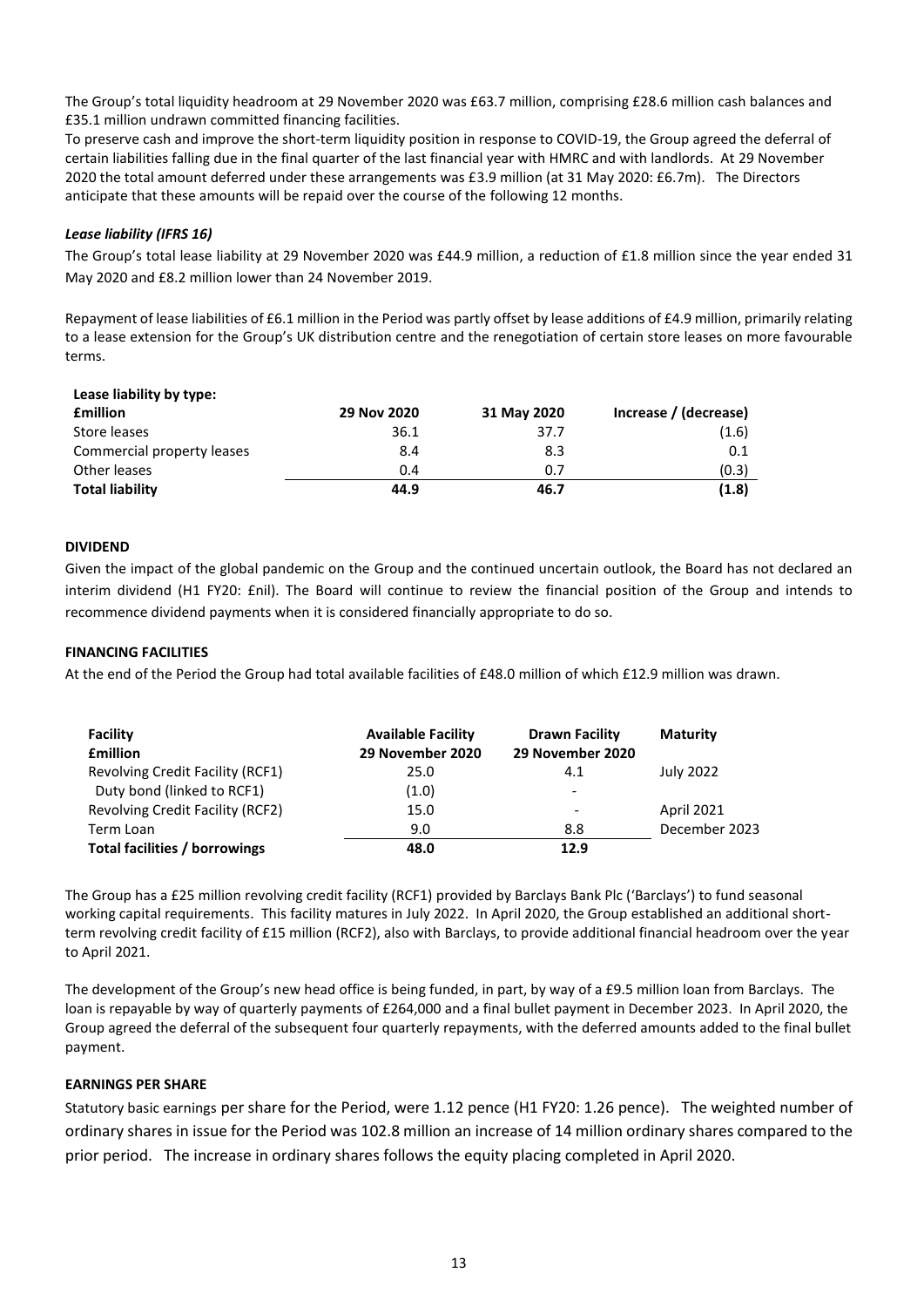## **BREXIT**

The Group was well prepared for the additional operational and administrative requirements that came into effect at the end of the transitional arrangement with the EU on 1 January 2021. Notwithstanding this preparation the Group has experienced disruption and delays as well as higher costs on some of its exports from the UK into certain EU markets, with Germany being particularly impacted. The disruption is expected to reduce in time as the courier networks and supply chain intermediaries adapt to individual EU country import requirements.

The new trading arrangement will result in higher costs for certain of the Group's exports to the European Union as a result of higher duty charges, higher courier costs and increased administrative costs. The annual impact of these increased costs is estimated to be in the range of £0.8 to £1.0 million, which is broadly in line with the Board's expectations. The Group will continue to evaluate and implement options to mitigate the adverse impact including a potential increase in selling prices and structural changes to the Group's logistics.

## **CURRENT TRADING & OUTLOOK**

The Group continued to deliver a good sales performance through its retail channels during the important Black Friday and Christmas trading period with sales growth through Joules' digital channels more than offsetting the decline in store sales that resulted from the enforced closures of non-essential retail stores during parts of November and December.

However, despite this online momentum, following the announcement of UK-wide lockdowns at the beginning of January 2021, all the Group's stores are currently closed and appear set to remain that way for the immediate future. As previously confirmed by the Group in its Trading Update dated 7 January 2021, whilst the duration of the current restrictions on nonessential retail remains uncertain, if they were to continue through to 1 April 2021, the potential loss in Group revenues resulting from the closure of stores, the cancellation of country shows and disruption to wholesale partners is estimated to be between £14 to £18 million.

As previously stated, the Board anticipates that this potential adverse sales impact, as well as the higher cost of exports to the EU, would be partially mitigated in the full financial year to 30 May 2021 due to the better than previously expected sales and profit performance in the year to date, continued strong digital sales momentum, and ongoing benefits from cost-reduction activities including head office costs and lease renegotiations.

Notwithstanding the uncertainties caused by the Coronavirus pandemic and the additional headwinds arising from the final Brexit agreement on trade with the EU, the Board believes that the Group's strong balance sheet, combined with the strength of its brand, product proposition and digital platform (reflected in the recent strong growth in active customers) will enable it to navigate the current climate and emerge in a strong position.

#### **GOING CONCERN**

For the year ended 31 May 2020, the Directors undertook a comprehensive assessment to consider the going concern and longer-term viability of the Group and Company – given the immediate and potential longer-term implications of the COVID-19 global pandemic - with forecasts and sensitivities through to May 2023. This assessment included the preparation of a Base case and Downside scenario to support the conclusion that the Group can continue as a going concern, which assumed stores initially trading significantly below the prior year, with modest growth thereafter, as well as e-commerce sales growing at low double-digit levels reflecting performance over recent years and experienced since the UK lockdown in late March 2020.

Since then, trading performance has continued to exceed the Base plan prepared by management. To conclude on the Group's going concern status at 29 November 2020, the Directors have prepared and reviewed an updated Base plan, which reflects the impact of the on-going national lockdown and resulting closure of stores in the UK, as well as the impact from Brexit. The updated Base plan forecast indicates that the Group will remain within its available committed borrowing facilities and in compliance with covenants throughout the forthcoming 12-month period, and that the current national lockdown will not impact on the Group's ability to continue as a going concern.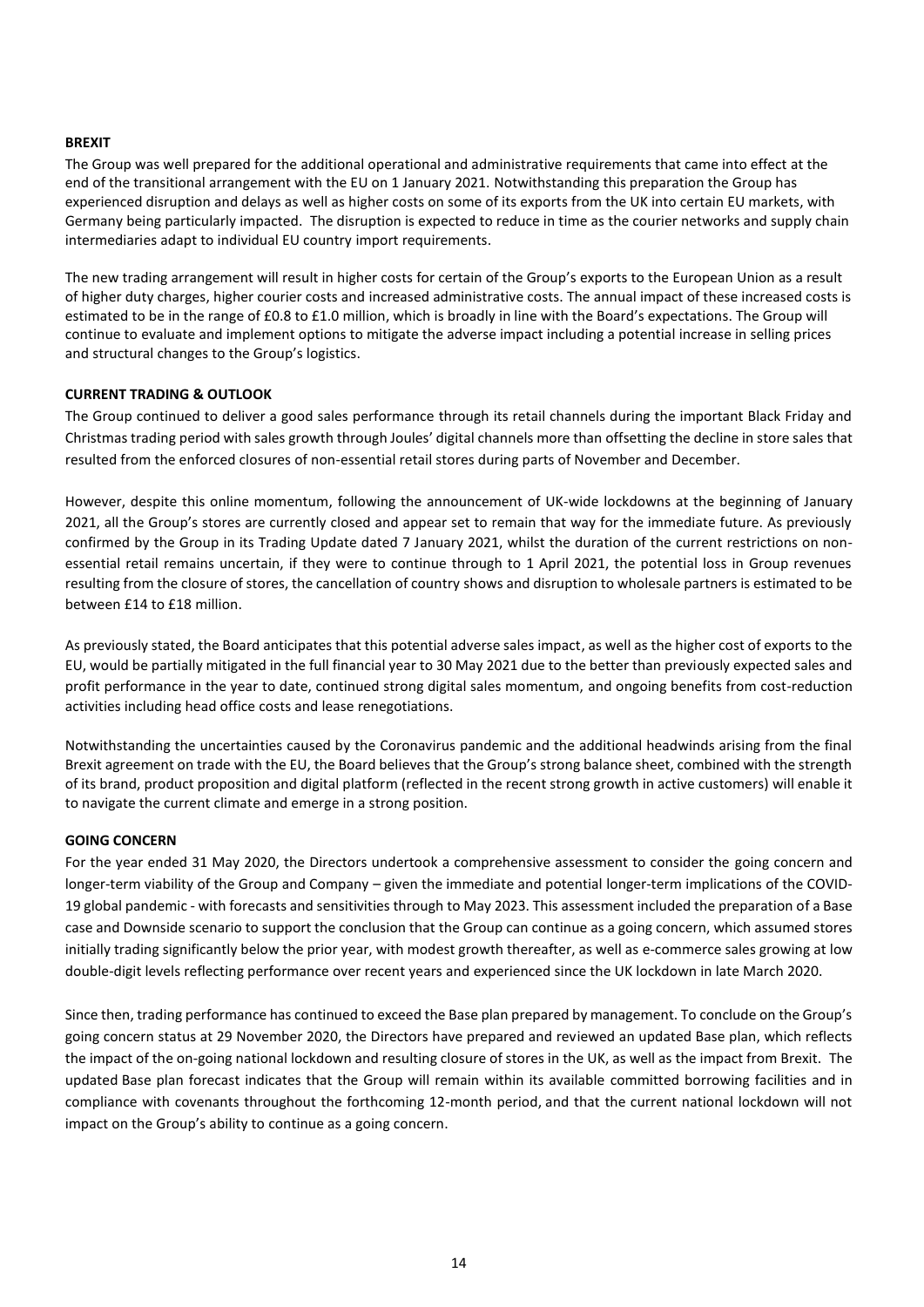# **STATEMENT OF DIRECTORS' RESPONSIBILITIES**

We confirm to the best of our knowledge that:

- The condensed interim set of financial statements has been prepared in accordance with IAS 34 "Interim Financial Reporting" as adopted by the European Union;
- The Interim Report includes a fair review of the information required by DTR 4.2.7R (indication of important events during the first six months and description of principal risks and uncertainties for the remaining six months of the year); and
- The Interim Report includes a fair review of the information required by DTR 4.2.8R (disclosure of related parties' transactions and changes therein).

By order of the Board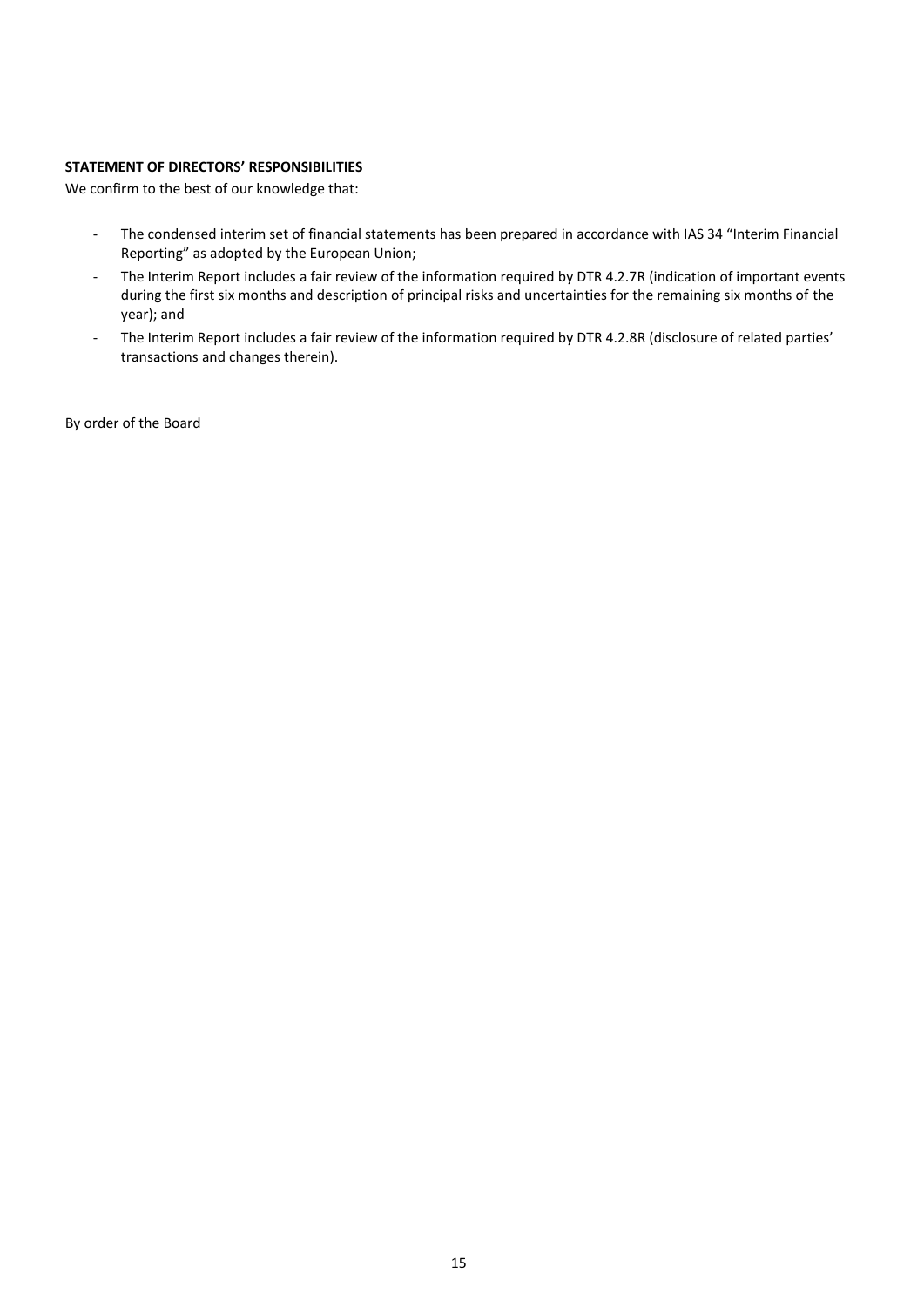# **Joules Group plc**

# **Condensed Consolidated Income Statement For the 26 weeks ended 29 November 2020**

|                                      |                | <b>Unaudited</b><br>26 weeks<br>ended 29<br><b>November</b><br>2020<br>£'000 | <b>Unaudited</b><br>26 weeks<br>ended 24<br><b>November</b><br>2019<br>£'000 | <b>Audited</b><br>53 weeks<br>ended 31<br>May<br>2020<br>£'000 |
|--------------------------------------|----------------|------------------------------------------------------------------------------|------------------------------------------------------------------------------|----------------------------------------------------------------|
|                                      | <b>Note</b>    |                                                                              |                                                                              |                                                                |
| <b>REVENUE</b>                       | $\overline{2}$ | 94,452                                                                       | 111,577                                                                      | 190,808                                                        |
| Cost of sales                        | 5              | (47,005)                                                                     | (50, 378)                                                                    | (93, 997)                                                      |
| <b>GROSS PROFIT</b>                  |                | 47,447                                                                       | 61,199                                                                       | 96,811                                                         |
| Other administrative expenses        | 5              | (42, 115)                                                                    | (50, 699)                                                                    | (99, 273)                                                      |
| Share-based compensation             | 5              | (703)                                                                        | (1, 196)                                                                     | 371                                                            |
| Exceptional administrative expenses  | 3              | (2, 416)                                                                     | (6, 663)                                                                     | (21, 480)                                                      |
| <b>Total administrative expenses</b> |                | (45, 234)                                                                    | (58, 558)                                                                    | (120, 382)                                                     |
| <b>OPERATING PROFIT/(LOSS)</b>       |                | 2,213                                                                        | 2,641                                                                        | (23, 571)                                                      |
| Finance costs                        |                | (885)                                                                        | (918)                                                                        | (1,774)                                                        |
| PROFIT/(LOSS) BEFORE TAX             |                | 1,328                                                                        | 1,723                                                                        | (25, 345)                                                      |
| Income tax (expense)/credit          | 6              | (177)                                                                        | (606)                                                                        | 4,640                                                          |
| PROFIT/(LOSS) FOR THE PERIOD         |                | 1,151                                                                        | 1,117                                                                        | (20, 705)                                                      |
| Basic earnings per share (pence)     | 13             | 1.12                                                                         | 1.26                                                                         | (22.07)                                                        |
| Diluted earnings per share (pence)   | 13             | 1.11                                                                         | 1.25                                                                         | (22.07)                                                        |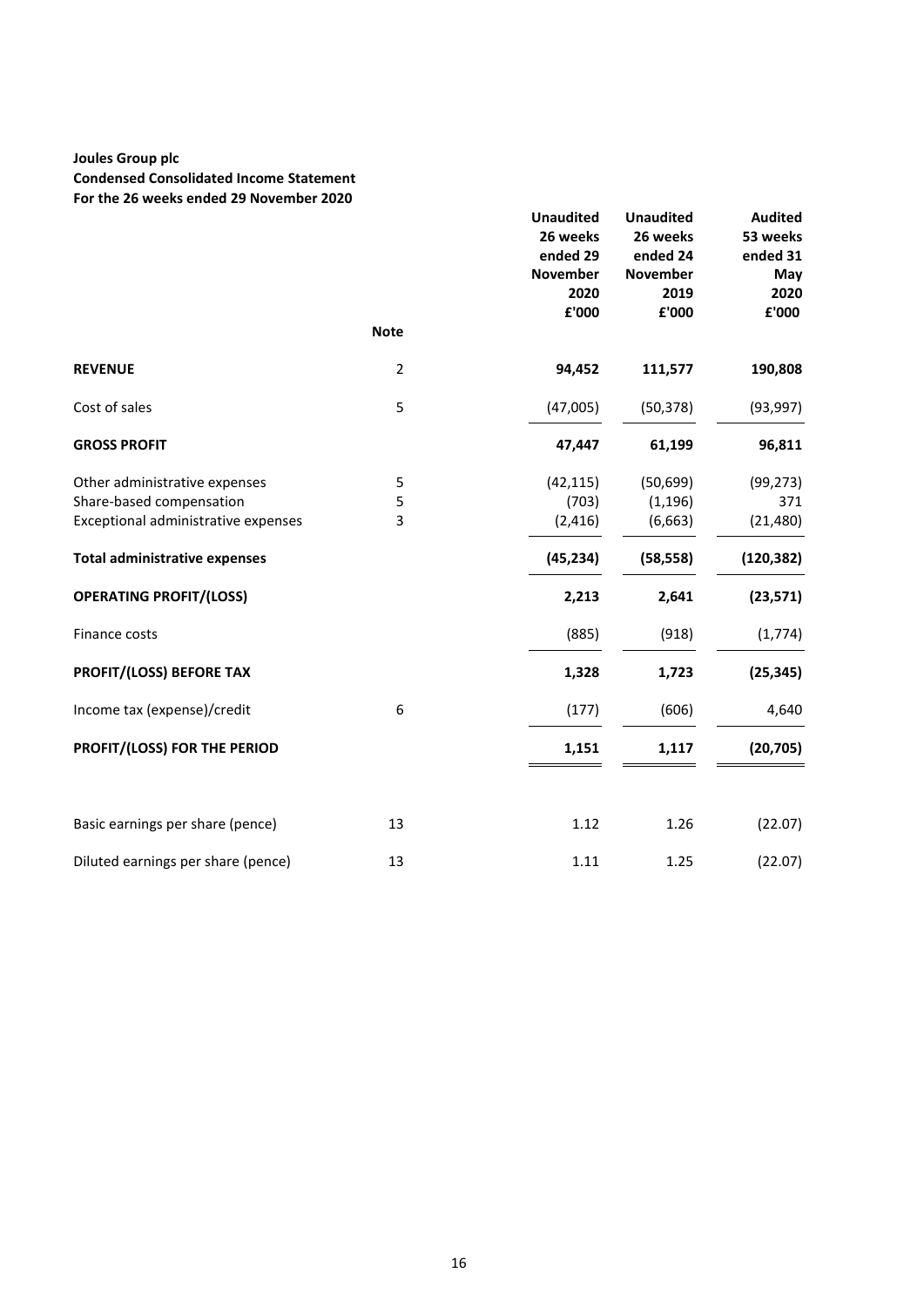# **Joules Group plc**

**Condensed Consolidated Statement of Comprehensive Income For the 26 weeks ended 29 November 2020**

|                                                                                                                                                                                   | <b>Note</b> | <b>Unaudited</b><br>26 weeks<br>ended 29<br><b>November</b><br>2020<br>£'000 | <b>Unaudited</b><br>26 weeks<br>ended 24<br><b>November</b><br>2019<br>£'000 | <b>Audited</b><br>53 weeks<br>ended 31<br>May<br>2020<br>£'000 |
|-----------------------------------------------------------------------------------------------------------------------------------------------------------------------------------|-------------|------------------------------------------------------------------------------|------------------------------------------------------------------------------|----------------------------------------------------------------|
| Profit/(loss) for the period                                                                                                                                                      |             | 1,151                                                                        | 1,117                                                                        | (20, 705)                                                      |
| Items that may be reclassified subsequently to profit or loss:<br>Net (losses)/gains arising on changes in fair value of hedging<br>instruments entered into for cash flow hedges | 10          | (2, 235)                                                                     | (4,647)                                                                      | (2,425)                                                        |
| Gains/(losses) arising during the period on deferred tax on cash<br>flow hedges                                                                                                   | 10          | 364                                                                          | 894                                                                          | 472                                                            |
| Gains/(losses) arising during the period on deferred tax on share<br>options                                                                                                      |             | 48                                                                           | (177)                                                                        | (177)                                                          |
| Exchange difference on translation of foreign operations                                                                                                                          | 10          | (707)                                                                        | 297                                                                          | 732                                                            |
| TOTAL COMPREHENSIVE (EXPENSE)/INCOME FOR THE PERIOD                                                                                                                               |             | (1, 379)                                                                     | (2,516)                                                                      | (22, 103)                                                      |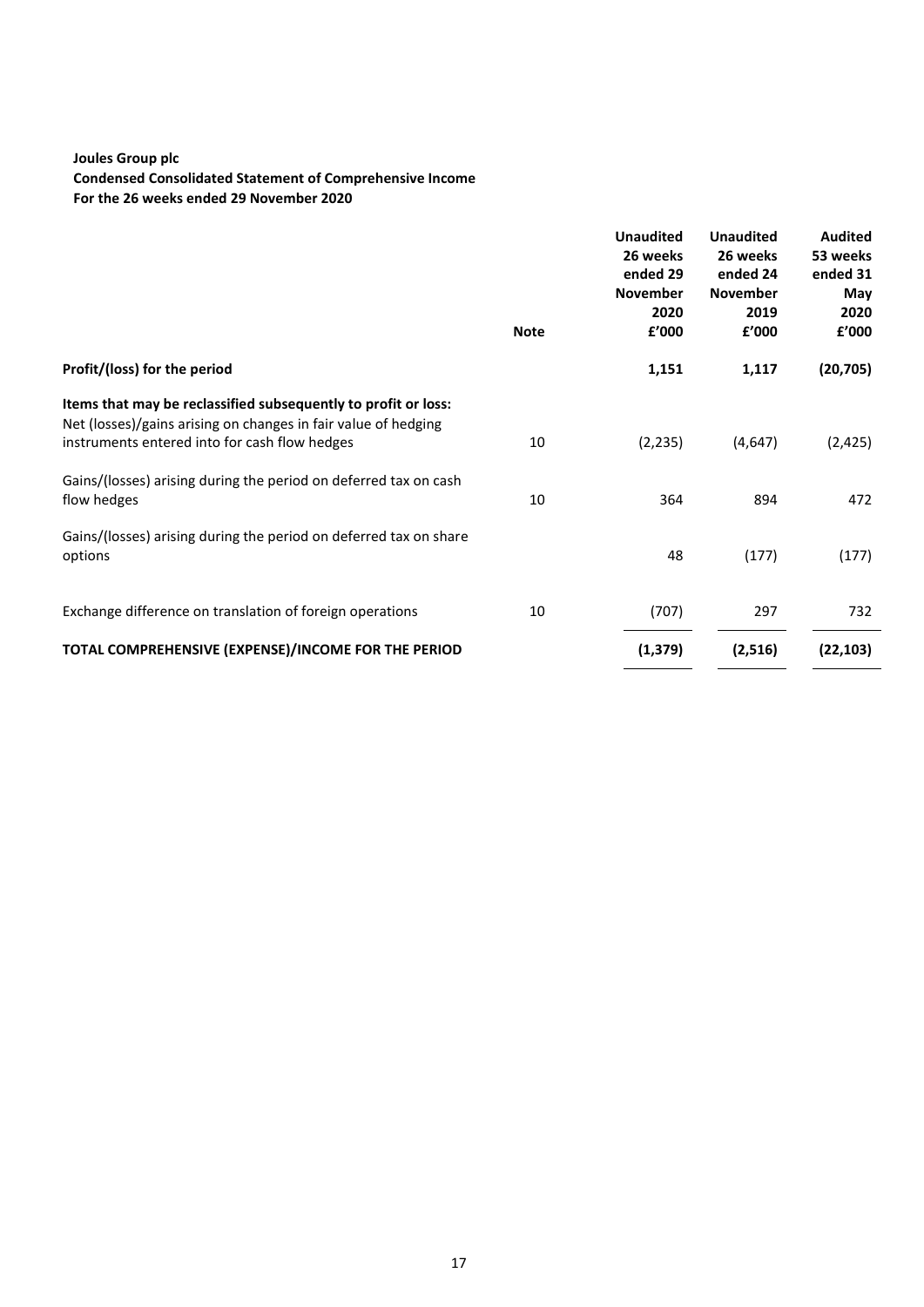| Joules Group plc - Condensed Consolidated |             |                  |                  |
|-------------------------------------------|-------------|------------------|------------------|
| <b>Statement of Financial Position</b>    |             | <b>Unaudited</b> | <b>Unaudited</b> |
| As at 29 November 2020                    |             | 29 November      | 24 November      |
|                                           |             | 2020             | 2019             |
|                                           | <b>Note</b> | £'000            | £'000            |
| <b>NON-CURRENT ASSETS</b>                 |             |                  |                  |
| Property, plant and equipment             |             | 23,668           | 18,786           |
| Intangibles                               |             | 18,748           | 19,919           |
| Right-of-use assets                       | 8           | 31,814           | 50,244           |
| Deferred tax                              |             | 2,932            | 1,394            |
| Derivative financial instruments          | 12          | 20               | 9                |
| <b>TOTAL NON-CURRENT ASSETS</b>           |             | 77,182           | 90,352           |
| <b>CURRENT ASSETS</b>                     |             |                  |                  |
| Inventories                               |             | 42,704           | 38,438           |
| Right of return asset                     |             | 1,614            | 843              |
| Trade and other receivables               | 12          | 13,471           | 18,924           |
| Current tax receivable                    |             |                  |                  |
| Cash and cash equivalents                 | 12          | 28,577           | 14,271           |
| Derivative financial instruments          | 12          | 131              | 786              |
| <b>TOTAL CURRENT ASSETS</b>               |             | 86,497           | 73,262           |
|                                           |             |                  |                  |
| <b>TOTAL ASSETS</b>                       |             | 163,679          | 163,614          |
| <b>CURRENT LIABILITIES</b>                |             |                  |                  |
| Trade and other payables                  | 12          | 56,731           | 41,741           |
| Lease liabilities                         | 8           | 10,485           | 12,184           |
| Current tax payable                       |             | 998              | 2,498            |
| Borrowings                                | 12          | 4,396            | 7,446            |
| Provisions                                |             | 2,465            | 2,242            |
| Right of return provision                 |             | 3,768            | 2,057            |
| Derivative financial instruments          | 12          |                  | 1,694            |
| <b>TOTAL CURRENT LIABILITIES</b>          |             | 78,843           | 69,862           |
| <b>NON-CURRENT LIABILITIES</b>            |             |                  |                  |
| <b>Borrowings</b>                         | 12          | 8,533            | 4,683            |
| Lease liabilities                         | 8           | 34,460           | 40,949           |
| Derivative financial instruments          | 12          | 1,228            | 486              |
| <b>TOTAL NON-CURRENT LIABILITIES</b>      |             | 44,221           | 46,118           |
|                                           |             |                  |                  |
| <b>TOTAL LIABILITIES</b>                  |             | 123,064          | 115,980          |
| <b>NET ASSETS</b>                         |             | 40,615           | 47,634           |
| <b>EQUITIES</b>                           |             |                  |                  |
| Share capital                             |             | 1,085            | 897              |
| Share premium                             |             | 26,508           | 12,164           |
| Hedging reserve                           | 10          | (1,855)          | (1, 122)         |
| <b>Translation reserve</b>                | 10          | 543              | 815              |
| <b>EBT Reserve</b>                        | 11          | (769)            | (841)            |
| Merger reserve                            |             | (125, 807)       | (125, 807)       |
| Retained earnings                         |             | 140,910          | 161,528          |
| <b>TOTAL EQUITY</b>                       |             | 40,615           | 47,634           |
|                                           |             |                  |                  |

These financial statements of Joules Group plc (Company Registration Number 10164829) were approved by the Board of Directors and authorised for issue on 28 January 2021 and were signed on behalf of the Board of Directors by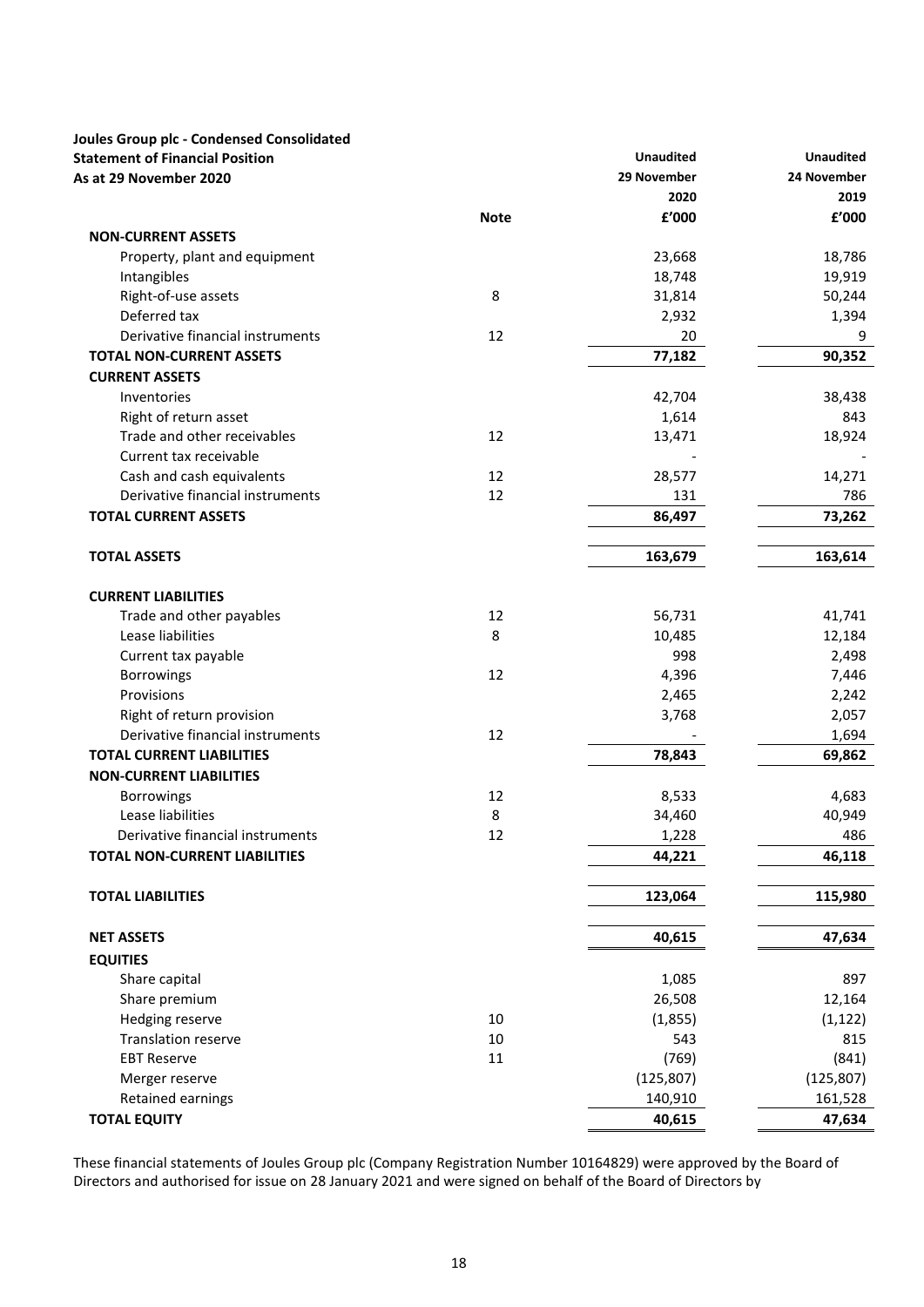# MARC DENCH – Chief Financial Officer

# **Joules Group plc**

# **Unaudited Condensed Consolidated Statement of Changes in Equity As at 29 November 2020**

|                                                                                      | Merger<br>reserve        | <b>Hedging</b><br>reserve | <b>Translation</b><br>reserve | EBT<br>Reserve | Share<br>capital | Share<br>premium         | Retained<br>earnings | <b>Total</b><br>equity |
|--------------------------------------------------------------------------------------|--------------------------|---------------------------|-------------------------------|----------------|------------------|--------------------------|----------------------|------------------------|
|                                                                                      | £'000                    | £'000                     | £'000                         | £'000          | £'000            | $\textbf{f}'$ 000        | £'000                | f'000                  |
| Balance at 26 May 2019                                                               | (125, 807)               | 2,631                     | 518                           | (322)          | 878              | 11,410                   | 161,915              | 51,223                 |
| Impact of change in accounting<br>policy (IFRS 16)                                   |                          | L,                        | $\overline{a}$                |                |                  |                          | 170                  | 170                    |
| Adjusted balance at 26 May 2019                                                      | (125, 807)               | 2,631                     | 518                           | (322)          | 878              | 11,410                   | 162,085              | 51,393                 |
| Profit for the period                                                                |                          |                           | $\overline{\phantom{m}}$      |                |                  |                          | 1,117                | 1.117                  |
| Other comprehensive income for<br>the period                                         | $\overline{\phantom{a}}$ | (3, 753)                  | 297                           |                |                  | $\overline{\phantom{a}}$ | (177)                | (3, 633)               |
| Total comprehensive income for<br>the period                                         |                          | (3,753)                   | 297                           |                |                  |                          | 940                  | (2,516)                |
| <b>EBT</b> share purchases                                                           |                          |                           |                               | (1, 163)       |                  |                          |                      | (1, 163)               |
| Shares issued                                                                        |                          |                           |                               |                | 19               | 754                      |                      | 773                    |
| Share options satisfied through the<br><b>EBT Reserve</b>                            |                          |                           |                               | 644            |                  |                          | (310)                | 334                    |
| Dividend issued                                                                      |                          |                           |                               |                |                  |                          | (1, 202)             | (1, 202)               |
| Debit to equity for cash paid on<br>net-settled withheld share-based<br>compensation |                          |                           |                               |                |                  |                          | (318)                | (318)                  |
| Credit to equity for equity-settled<br>share-based compensation                      |                          |                           |                               |                |                  |                          | 333                  | 333                    |
| Balance at 24 November 2019                                                          | (125, 807)               | (1, 122)                  | 815                           | (841)          | 897              | 12,164                   | 161,528              | 47,634                 |
| (Loss) for the period                                                                |                          |                           |                               |                |                  |                          | (21, 822)            | (21, 822)              |
| Other comprehensive income for<br>the period                                         |                          | 1,800                     | 435                           |                |                  |                          |                      | 2,235                  |
| Total comprehensive income for<br>the period                                         |                          | 1,800                     | 435                           |                |                  |                          | (21, 822)            | (19, 557)              |
| Basis adjustment to hedged<br>inventory                                              |                          | 321                       |                               |                |                  |                          |                      | 321                    |
| EBT share purchases                                                                  |                          |                           |                               | (8)            |                  |                          |                      | (8)                    |
| Shares issued<br>Share based payment options                                         |                          |                           |                               |                | 184              | 14,344                   |                      | 14,528                 |
| satisfied through the EBT Reserve                                                    |                          |                           |                               | 80             |                  |                          | (39)                 | 41                     |
| Credit to equity for equity-settled<br>share-based compensation                      |                          |                           |                               |                |                  |                          | (600)                | (600)                  |
| Balance at 31 May 2020                                                               | (125, 807)               | 999                       | 1,250                         | (769)          | 1,081            | 26,508                   | 139,067              | 42,329                 |
| Profit for the period                                                                |                          |                           |                               |                |                  |                          | 1,151                | 1,151                  |
| Other comprehensive income for<br>the period                                         |                          | (2, 235)                  | (707)                         |                |                  |                          |                      | (2, 942)               |
| Gains/(losses) arising during the<br>period on deferred tax on cash flow<br>hedges   |                          | 364                       |                               |                |                  |                          |                      | 364                    |
| Gains/(losses) arising during the<br>period on deferred tax on share<br>options      |                          |                           |                               |                |                  |                          | 48                   | 48                     |
| Total comprehensive income for<br>the period                                         |                          | (1, 871)                  | (707)                         |                |                  |                          | 1,199                | (1, 379)               |
| Shares issued                                                                        |                          |                           |                               |                | 4                |                          |                      | 4                      |
| Basis adjustment to hedged<br>inventory                                              |                          | (983)                     |                               |                |                  |                          |                      | (983)                  |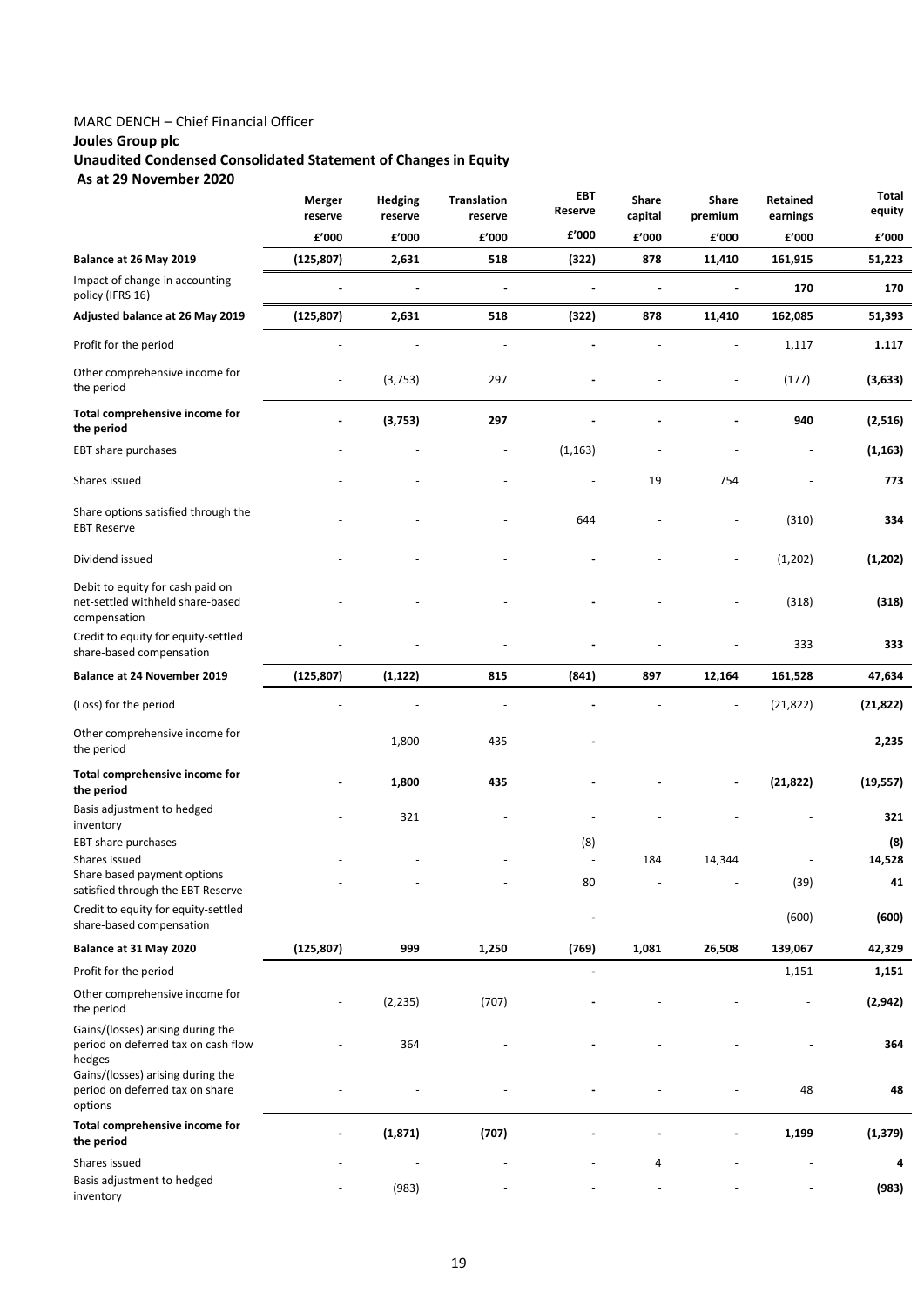| Credit to equity for equity- settled<br>shared based payments   |            |          |     |             |       |                  |                  | 644     | 644            |
|-----------------------------------------------------------------|------------|----------|-----|-------------|-------|------------------|------------------|---------|----------------|
| <b>Balance at 29 November 2020</b>                              | (125, 807) | (1, 855) | 543 |             | (769) | 1,085            | 26,508           | 140,910 | 40,615         |
| Joules Group plc                                                |            |          |     |             |       |                  |                  |         |                |
| <b>Consolidated Statement of Cash Flows</b>                     |            |          |     |             |       |                  |                  |         |                |
| For the 26 weeks ended 29 November 2020                         |            |          |     |             |       | <b>Unaudited</b> | <b>Unaudited</b> |         | <b>Audited</b> |
|                                                                 |            |          |     |             |       | 26 weeks         | 26 weeks         |         | 53 weeks       |
|                                                                 |            |          |     |             |       | ended 29         | ended 24         |         | ended 31       |
|                                                                 |            |          |     |             |       | <b>November</b>  | <b>November</b>  |         | May            |
|                                                                 |            |          |     |             |       | 2020             | 2019             |         | 2020           |
|                                                                 |            |          |     | <b>Note</b> |       | £'000            | £'000            |         | £'000          |
| Cash generated from operations                                  |            |          |     |             |       |                  |                  |         |                |
| Profit/(loss) for the period                                    |            |          |     |             |       | 1,151            | 1,117            |         | (20, 705)      |
| <b>Adjustments for:</b>                                         |            |          |     |             |       |                  |                  |         |                |
| Depreciation of property, plant and equipment                   |            |          |     | 5           |       | 1,243            | 1,031            |         | 3,018          |
| Depreciation of right-of use assets                             |            |          |     | 5           |       | 3,819            | 6,387            |         | 12,645         |
| Amortisation                                                    |            |          |     | 5           |       | 2,811            | 1,539            |         | 3,803          |
| Impairment charge                                               |            |          |     | 3           |       | 1,833            | 6,663            |         | 20,976         |
| Share-based compensation                                        |            |          |     | 5           |       | 703              | 1,196            |         | (371)          |
| Finance cost expense                                            |            |          |     |             |       | 885              | 918              |         |                |
|                                                                 |            |          |     |             |       |                  |                  |         | 1,774          |
| Income tax expense/(credit)                                     |            |          |     | 6           |       | 177              | 606              |         | (4,640)        |
| Operating cash flows before movements in working capital        |            |          |     |             |       | 12,622           | 19,457           |         | 16,500         |
|                                                                 |            |          |     |             |       |                  |                  |         |                |
| (Increase)/decrease in inventory and right of return asset      |            |          |     |             |       | (9,016)          | (3, 354)         |         | 624            |
| (Increase)/decrease in receivables                              |            |          |     |             |       | (4, 245)         | (871)            |         | 8,537          |
| Increase/(decrease) in payables                                 |            |          |     |             |       | 22,053           | 235              |         | (11, 573)      |
| Cash generated by operations                                    |            |          |     |             |       | 21,414           | 15,467           |         | 14,088         |
|                                                                 |            |          |     |             |       |                  |                  |         |                |
| Bank interest paid                                              |            |          |     |             |       | (237)            | (140)            |         | (366)          |
| Interest paid on lease liabilities                              |            |          |     | 8           |       | (648)            | (778)            |         | (1,408)        |
| Tax received/(paid)                                             |            |          |     |             |       | 2,924            | (2, 230)         |         | (931)          |
| Net cash from operating activities                              |            |          |     |             |       | 23,453           | 12,319           |         | 11,383         |
|                                                                 |            |          |     |             |       |                  |                  |         |                |
| Cash flow from investing activities                             |            |          |     |             |       |                  |                  |         |                |
| Purchase of property, plant and equipment and intangible assets |            |          |     |             |       | (6, 323)         | (7, 747)         |         | (13, 686)      |
| Net cash used in investing activities                           |            |          |     |             |       | (6, 323)         | (7, 747)         |         | (13, 686)      |
|                                                                 |            |          |     |             |       |                  |                  |         |                |
| Cash flow from financing activities                             |            |          |     |             |       |                  |                  |         |                |
| Purchase of shares EBT                                          |            |          |     |             |       |                  | (1, 163)         |         | (1, 171)       |
| Issue of shares                                                 |            |          |     |             |       |                  | 333              |         | 15,570         |
| Capital element of lease repayments                             |            |          |     | 8           |       | (5,790)          | (6, 253)         |         | (12, 306)      |
| Repayment of borrowings                                         |            |          |     |             |       | (8, 775)         | (89)             |         | (348)          |
| Proceeds from borrowings                                        |            |          |     |             |       |                  | 2,000            |         | 11,850         |
| Dividend paid                                                   |            |          |     | 9           |       |                  | (1, 202)         |         | (1, 202)       |
|                                                                 |            |          |     |             |       |                  |                  |         |                |
| Net cash used in financing activities                           |            |          |     |             |       | (14, 565)        | (6, 374)         |         | 12,393         |
|                                                                 |            |          |     |             |       |                  |                  |         |                |
| Net increase/(decrease) in cash and cash equivalents            |            |          |     |             |       |                  | (1,802)          |         |                |
|                                                                 |            |          |     |             |       | 2,565            |                  |         | 10,090         |
|                                                                 |            |          |     |             |       |                  |                  |         |                |
| Cash and cash equivalents at beginning of period                |            |          |     |             |       | 26,243           | 16,013           |         | 16,013         |
| Effect of foreign exchange rate changes                         |            |          |     |             |       | (231)            | 60               |         | 140            |
|                                                                 |            |          |     |             |       |                  |                  |         |                |
| Cash and cash equivalents at end of period                      |            |          |     |             |       | 28,577           | 14,271           |         | 26,243         |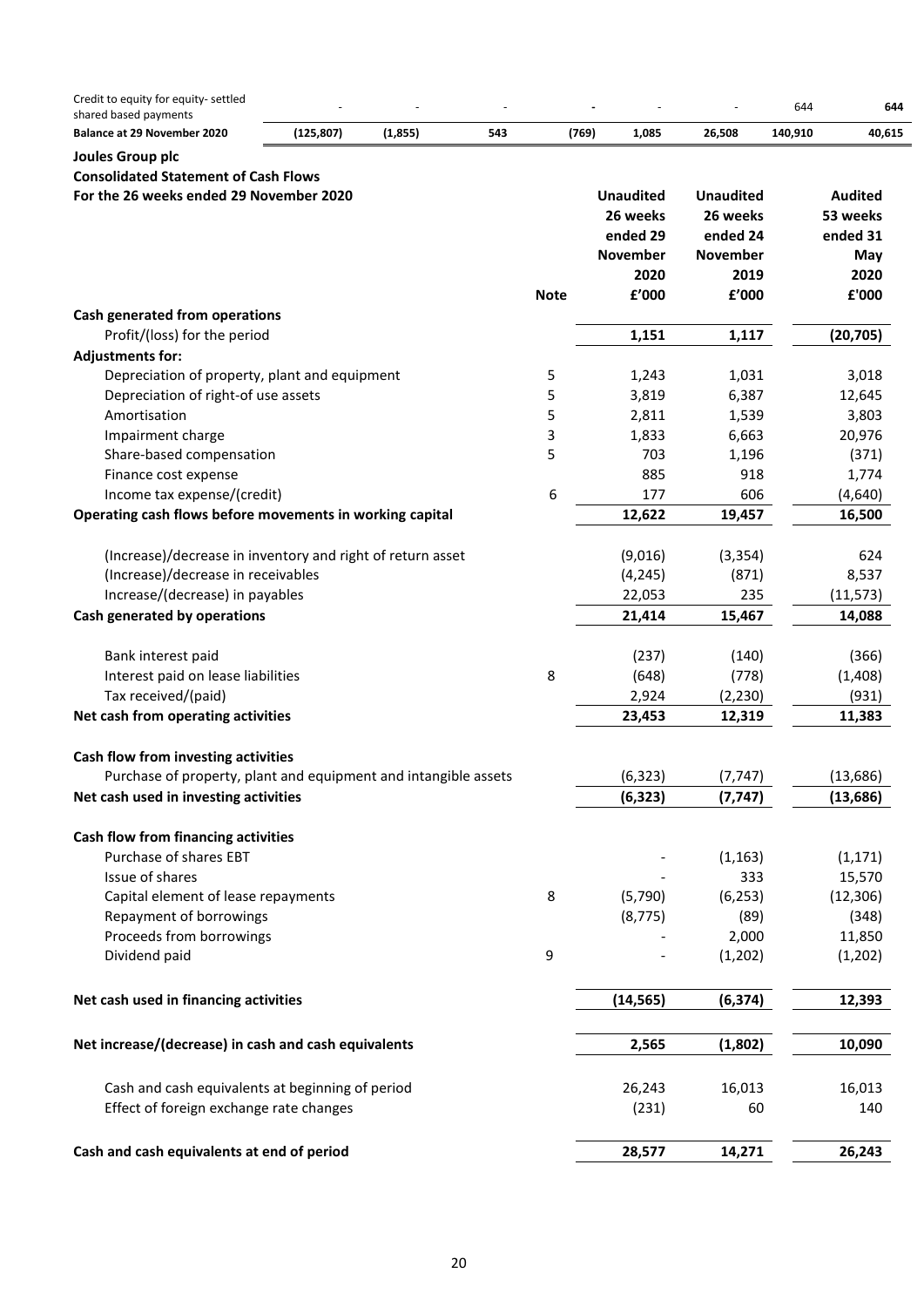## **Notes to the condensed consolidated financial statements**

## **For the 26 weeks ended 29 November 2020**

## **Reporting entity**

Joules Group plc is a company domiciled in the United Kingdom limited by shares. The condensed interim financial statements of Joules Group plc as at, and for the 26 weeks ended, 29 November 2020 comprise the Company and its subsidiaries (together referred to as the "Group").

The Group financial statements as at, and for the 53 weeks ended, 31 May 2020 are available on request from the Company's registered office at Joules Group plc, 16 The Point, Rockingham Road, Market Harborough, Leicestershire, LE16 7QU or at [www.joulesgroup.com.](http://www.joulesgroup.com/)

## **1. Basis for preparation**

The unaudited interim financial statements have been prepared in accordance with the recognition and measurement requirements of International Financial Reporting Standards (IFRS) and interpretations issued by the International Accounting Standards Board (IASB), adopted by the European Union.

The accounting policies adopted in the preparation of the interim financial statements are the same as those set out in the Group's financial statements for the 53 weeks ended 31 May 2020. The Group has not early adopted any other standard, interpretation or amendment that has been issued but is not effective.

This report is prepared in accordance with IAS 34. The unaudited interim financial statements do not constitute statutory accounts within the meaning of section 435 of the Companies Act 2006. Statutory accounts for Joules Group plc for the year ended 31 May 2020 have been delivered to the Registrar of Companies. The auditor's report on those accounts was unmodified, did not draw attention to any matters by way of emphasis and did not contain a statement under Section 498 (2) or (3) of the Companies Act 2006.

## **Going concern**

For the year ended 31 May 2020 financial results and as a result of the significant uncertainties faced by the retail sector at that time due to the COVID-19 pandemic, including changes in consumer behaviour and the potential for ongoing operational disruption from further national lockdowns in the UK, the Directors undertook a comprehensive assessment to consider the going concern and longer-term viability of the Group and Company to May 2023. This assessment included the preparation of a Base case and Downside scenario to support the conclusion that the group can continue as a going concern, which assumed stores initially trading significantly below the prior year, with modest growth thereafter, as well as E-commerce sales growing at double-digit levels reflecting performance over recent years and experienced since the UK lockdown in late March 2020.

As a result of this assessment, the Directors concluded that the Group could continue to adopt the going concern basis of accounting. In making their assessment the Directors considered the following:

- The Groups financial position as at the reporting date, and its committed borrowing facilities available for the time period of consideration
- The support from the Group's shareholders and bank
- Alternative sources of financing
- Financial commitments
- The extent of continued Government support initiatives
- The strength of the brand
- The flexibility and agility of the Group's business model

Since the approval of the 31 May 2020 financial results, trading performance has continued to exceed the Base plan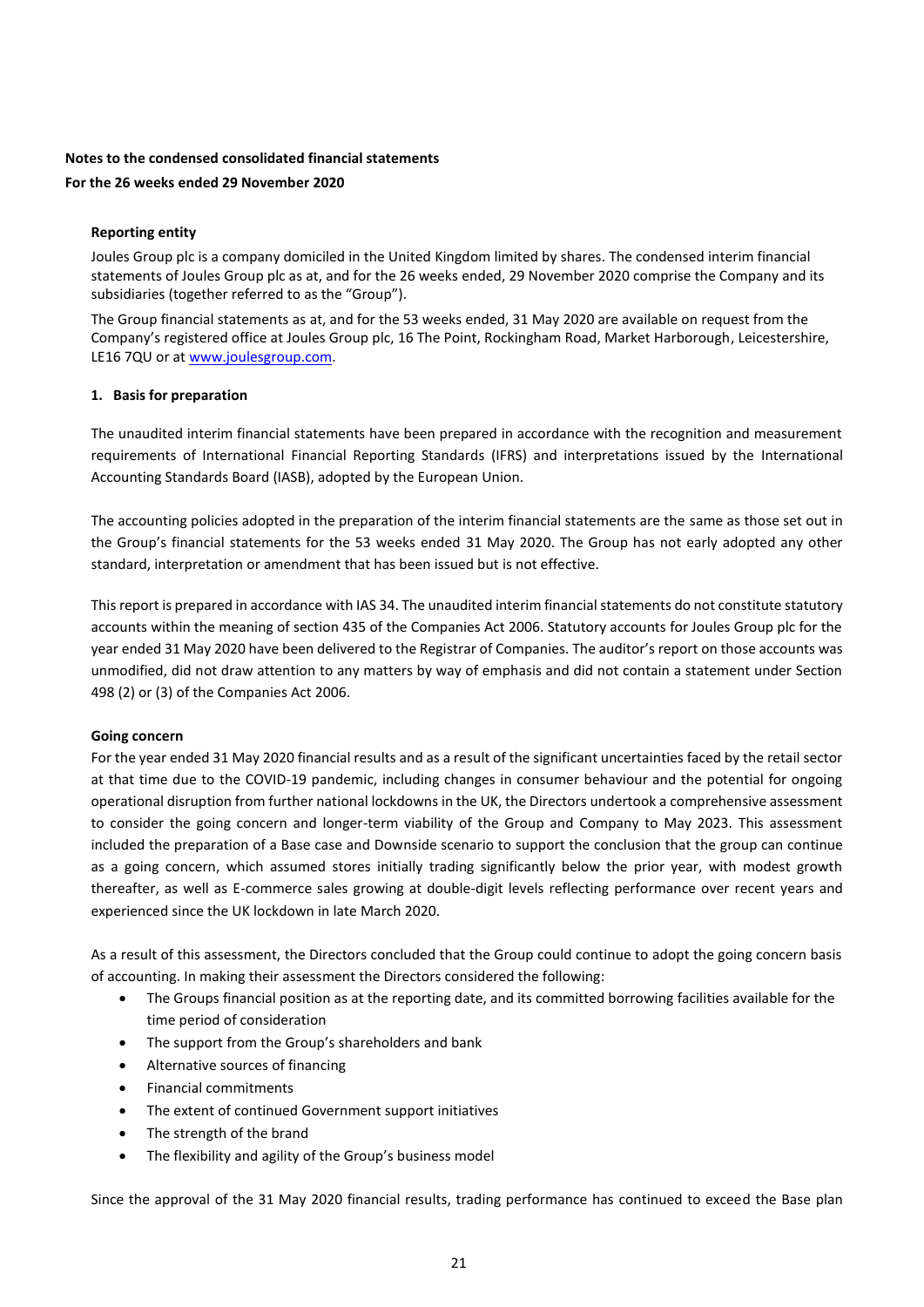prepared by management. To conclude on the Group's going concern status at 29 November 2020, the Directors have prepared and reviewed an updated Base plan, which reflects the impact of the on-going national lockdown and resulting closure of stores in the UK, as well as the operational impact from Brexit.

The updated Base plan forecast indicates that the Group will remain within its available committed borrowing facilities and in compliance with covenants throughout the forthcoming 12-month period, and that the current national lockdown will not have a significant impact on the Group's ability to continue as a going concern.

Following consideration of these forecasts and having made appropriate enquiries, the Directors have a reasonable expectation that the Company has adequate resources to continue in operational existence until at least 12 months after the approval of the Financial Statements. Therefore, the Directors continue to adopt the going concern basis of accounting in preparing the consolidated financial statements.

## **New significant accounting policies**

There are several standards and interpretations issued by the IASB that are effective for financial statements after this reporting period. Of these new standards, amendments and interpretations, there are none which are expected to have a material impact on the Group's consolidated financial statements.

#### **Critical accounting judgements and key sources of estimation uncertainty**

Drawing up the financial statements in accordance with IFRS requires management to make the necessary estimates and assessments. Estimates are based on past experience and other reasonable assessment criteria. However, actual results may differ from these estimates and assessments will bring about an adjustment in the value of the assets and liabilities in the next financial year. The Directors have not considered there to be any critical accounting judgements present.

In accordance with IAS 1 the Group is required to disclose critical accounting judgements and key sources of estimation uncertainty, the Directors have identified the following key estimates:

#### **Returns provision – rate of return**

In preparing the financial statements the Directors have made estimates with regard to the variable consideration element within product sales as a result of returns. The Directors have used their accumulated historical knowledge of returns to model the level of provision required and have also taken into account the changes made to the return policy throughout the period and the impact for the period that stores were closed. The rate of returns expected in relation to e-commerce sales is considered to be a source of estimation uncertainty.

#### **Value in use calculations**

A key estimate in relation to the impairment charge recognised for right-of-use assets, property plant and equipment and intangible assets, is the calculation of the value in use for each separate cash-generating unit ("CGU"). Each CGU comprises of the right-of-use asset for each store, as well as any fixtures and fittings associated directly to each store. The value in use is calculated from expected future cash flows using suitable discount rates, management assumptions and estimates on future performance. Future cash flows include an apportionment of relevant head office costs, and only includes direct revenues from store sales, in line with the Management's Base Plan. The discount rate used for the value in use calculation is considered to be a key source of estimation uncertainty, which has been calculated at 8.5%.

#### **IFRS 16 – Discount rate**

Another estimate associated with the adoption of IFRS 16 - Leases is the identification of the discount rate to be used to calculate the present value of the future lease payments on which the reported lease liability and right-of-use asset are based. For any new lease, an interest rate might be determined at the point of entering the lease. However, with no such information available for existing leases, a discount rate of 2.5% has been used, derived from existing borrowing rates.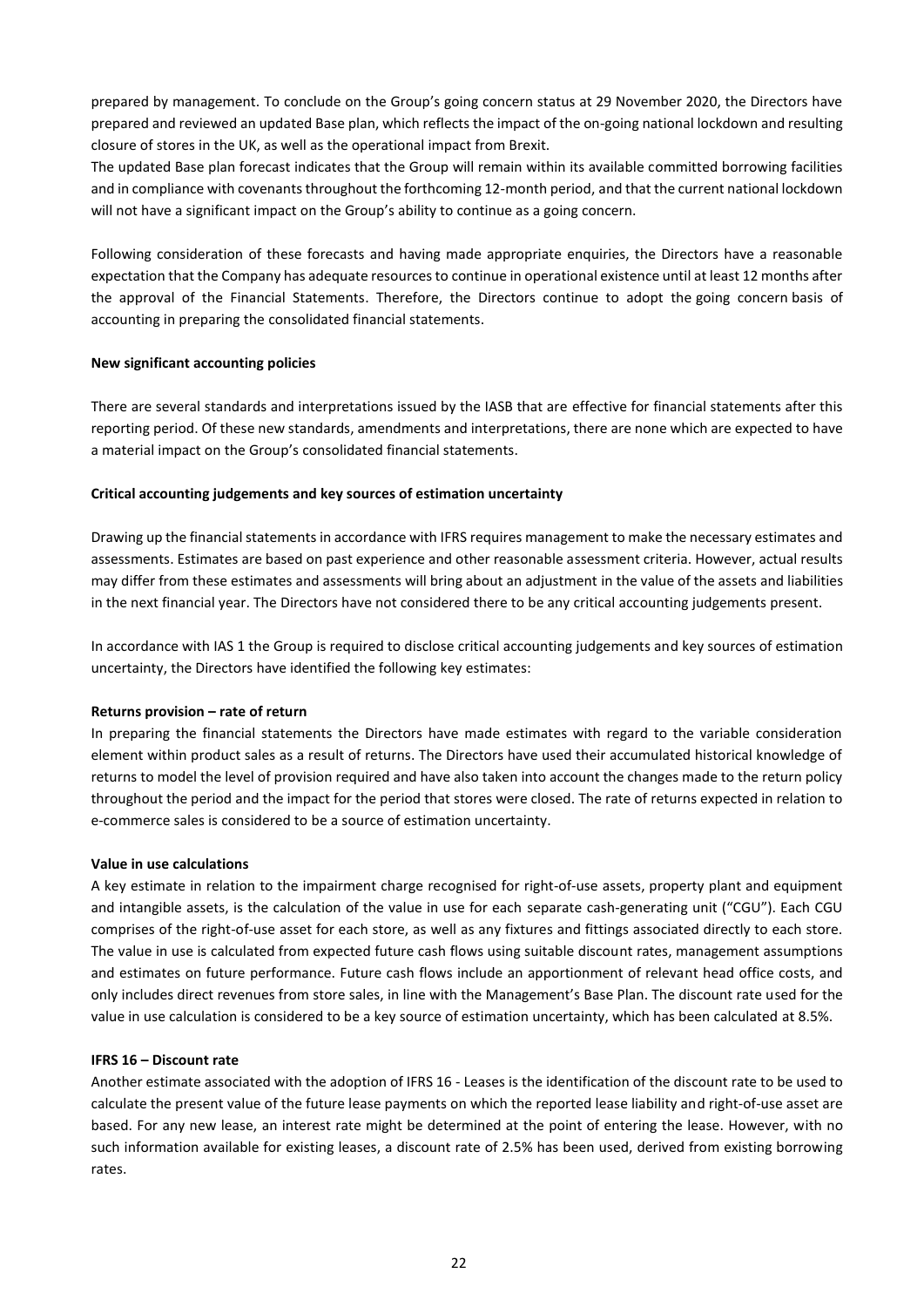#### **Dilapidations provision**

A key estimate associated with the transition to IFRS 16 – Leases is the recognition of any dilapidation costs within the right-of use asset for each lease, and a subsequent dilapidation provision. Dilapidation costs are estimated at the commencement date of each lease. For retail stores, the dilapidations provision is calculated using an average cost per store based on the most recent dilapidation costs incurred from stores exited. Estimated dilapidation costs for other non-retail leases are based on management's accumulated historical knowledge of buildings of similar size and purpose. Based on the factors set out above, the Group has recognised a dilapidations provision of £2,465,000 at the end of the period. The average estimate used for each retail store is considered to be a key source of estimation uncertainty.

## **Aged inventory provision**

A key estimate associated with recognising inventory at the lower of cost and net realisable value is the calculation of the provision for aged inventory. Management perform an assessment of all inventory, taking into consideration current sales and forecast sell through plans to consider the impact on the period end stock holding. The provision for aged inventory at the period end of £672,000 is calculated by providing for 100% of inventory which is three seasons or older, between 50% and 75% of inventory two seasons old and 25% of any remaining non-current season inventory.

#### **2. Revenue**

An analysis of turnover by geographical market is given below:

|                                             | UK      | <b>International</b> | Total   |  |
|---------------------------------------------|---------|----------------------|---------|--|
|                                             | £'000   | £'000                | £'000   |  |
| 26 weeks ended 29 November 2020 (Unaudited) | 81,060  | 13,392               | 94,452  |  |
| 26 weeks ended 24 November 2019 (Unaudited) | 92.650  | 18.927               | 111,577 |  |
| 53 weeks ended 31 May 2020 (Audited)        | 161,307 | 29.501               | 190.808 |  |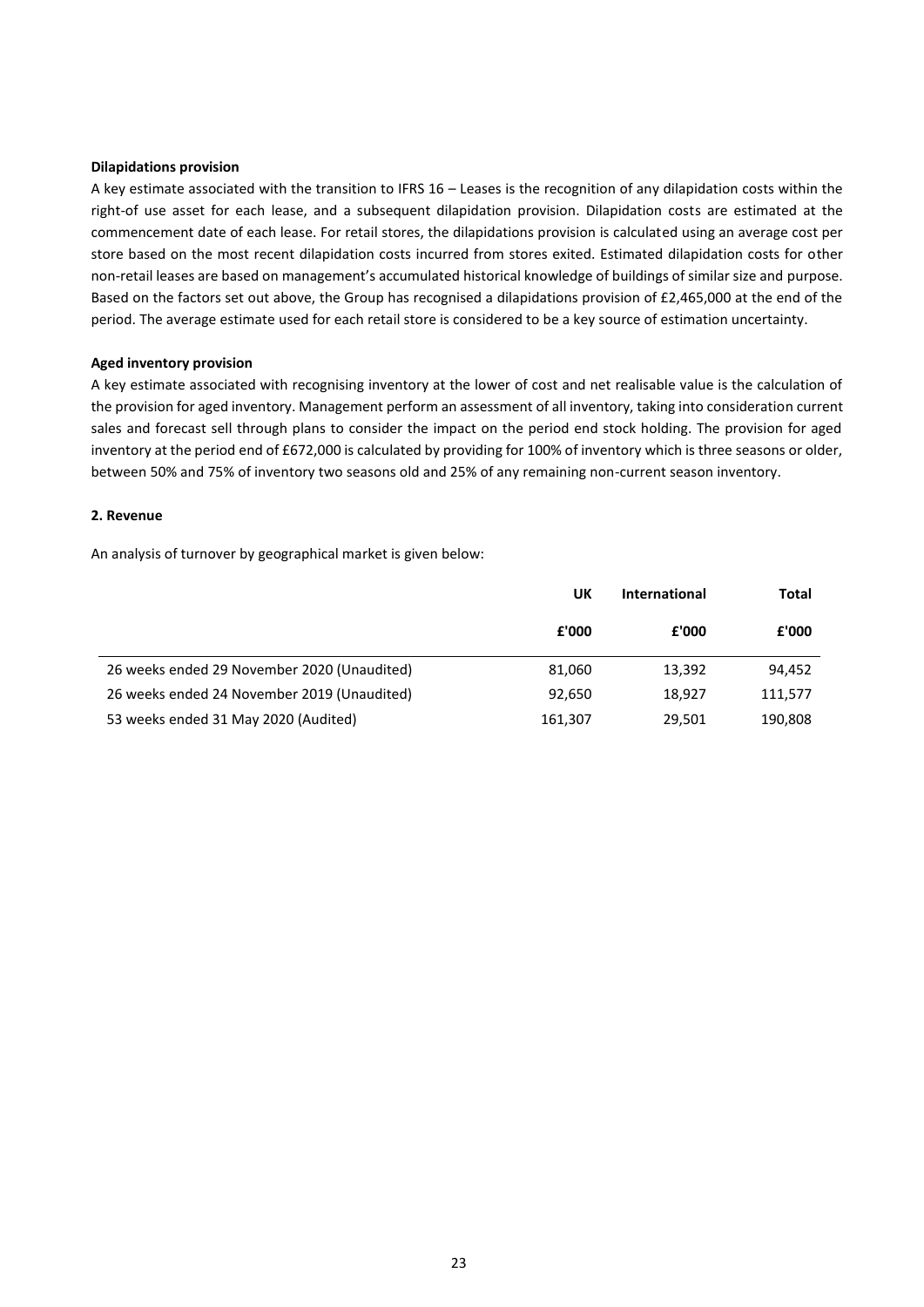#### **3. Exceptional administrative expenses**

The exceptional administrative expenses recognised in the period relate to right-of-use assets, property, plant and equipment, and intangible assets which are impaired, as well as other costs associated with redundancy payments and restructuring costs. The total charge recognised in the period can be categorised as follows:

|                                             | 26 weeks ended 29 November 2020<br>£'000 |                              |              |  |
|---------------------------------------------|------------------------------------------|------------------------------|--------------|--|
|                                             | <b>Stores</b>                            | <b>Head Office</b>           | <b>Total</b> |  |
| Impairment of Property, Plant and Equipment | 92                                       | ٠                            | 92           |  |
| Impairment of Intangible Assets             | 280                                      | 535                          | 815          |  |
| Impairment of Right-of-use assets           | 926                                      | $\qquad \qquad \blacksquare$ | 926          |  |
| Other exceptional costs                     | 29                                       | 554                          | 583          |  |
| <b>Total</b>                                | 1,327                                    | 1,089                        | 2,416        |  |

#### **Store Impairments**

Retail stores are subject to impairment based on whether current or future events and conditions suggest that their recoverable amount may be less than their carrying value. The recoverable amount of each store is based on the higher of the value in use and fair value less costs to dispose. As all of the Group's retail stores are leasehold, only the value in use has been considered in each impairment assessment. Value in use is calculated from expected future cash flows using suitable discount rates, management assumptions and estimates on future performance. The carrying value for each store is considered net of the carrying value of any cash contribution received in relation to that store. For impairment testing purposes, the Group has determined that each store is a separate CGU. Each CGU is tested for impairment if any indicators of impairment have been identified. The value in use of each CGU is calculated based on the Group's latest budget and forecast cash flows. Cash flows are discounted using the weighted average cost of capital ("WACC") and are modelled for each store through to their lease expiry or break date. No lease extensions have been assumed when forecasting. As a result of this assessment impairment charges of £926,000 and £92,000 were recognised in the period against the right-ofuse asset and property, plant and equipment respectively for the stores which are impaired.

#### **Other fixed assets**

Management have also assessed whether any other fixed assets show impairment indicators. An in-depth review of other fixed assets has been performed to identify any which are intrinsically associated with the current Head Office buildings, and those that have a value in use which is below the carrying value. Based on the factors set out above, the Group has recognised £815,000 relating to other fixed assets which are impaired.

#### **Other exceptional costs**

During the year one-off charges of £583,000 were incurred relating to restructuring costs.

Any amounts which become recoverable for which an amount has been recognised as an exceptional expense will be recognised as a gain through exceptional items in the relevant period.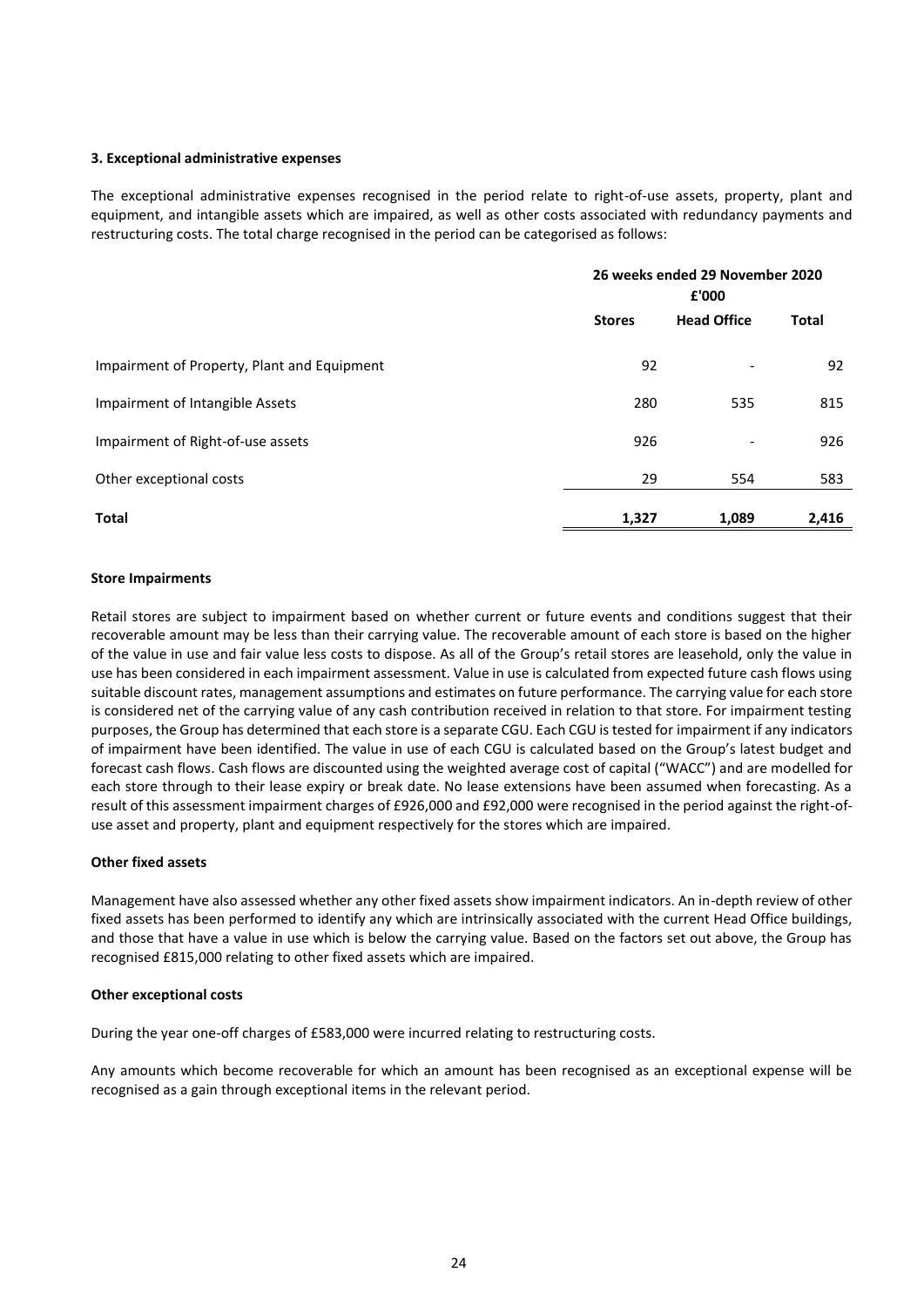#### **4. Segment Reporting**

The Group has three reportable segments; Retail, Wholesale and Other. For each of the three segments, the Group's chief operating decision maker (the "Board") reviews internal management reports on a monthly basis. Each segment can be summarised as follows:

- Retail: Retail includes sales and costs relevant to owned stores, e-commerce, shows, 3<sup>rd</sup> party concessions and franchises.
- **Wholesale:** Wholesale includes sales and costs relevant to the sale of products to other retail businesses or distributors for onward sale to their customer.
- **Other:** Other includes income from licensing and the 'Friends of Joules' digital marketplace, central costs and items that are not distinguishable into segments above.

The accounting policies of the reportable segments are the same as described in note 1. Information regarding the results of each reportable segment is included below. Segment results, being earnings before interest, taxation and share-based payment charge, are used to measure performance as the Board believes that such information is the most relevant in evaluating the performance of certain segments relative to other entities that operate within these industries.

There are no discontinued operations in the period.

| <b>Segment Review and Results</b>     |           |           |           |           |
|---------------------------------------|-----------|-----------|-----------|-----------|
| 26 weeks ended 29 November 2020       | Retail    | Wholesale | Other     | Total     |
|                                       | f'000     | f'000     | f'000     | f'000     |
| Revenue                               | 75,302    | 17,128    | 2,022     | 94,452    |
| Cost of sales                         | (35, 534) | (11, 471) |           | (47,005)  |
| <b>GROSS PROFIT</b>                   | 39,768    | 5,657     | 2,022     | 47,447    |
| Administration expenses               | (18,701)  | (4, 451)  | (11,088)  | (34, 240) |
| Depreciation and amortisation         | (4, 793)  | (137)     | (2,945)   | (7, 875)  |
| <b>OPERATING RESULT</b>               | 16,274    | 1,069     | (12, 011) | 5,332     |
| <b>Costs unallocated to segments:</b> |           |           |           |           |
| Share-based compensation              |           |           |           | (703)     |
| Finance costs and similar charges     |           |           |           | (885)     |
| Exceptional administrative expenses   |           |           |           | (2, 416)  |
| <b>PROFIT BEFORE TAX</b>              |           |           |           | 1,328     |

| <b>Segment Review and Results</b>                             |           |           |           |           |
|---------------------------------------------------------------|-----------|-----------|-----------|-----------|
| 26 weeks ended 24 November 2019                               | Retail    | Wholesale | Other     | Total     |
|                                                               | f'000     | f'000     | f'000     | f'000     |
| Revenue                                                       | 79,905    | 30,815    | 857       | 111,577   |
| Cost of sales                                                 | (31, 290) | (19,088)  | -         | (50, 378) |
| <b>GROSS PROFIT</b>                                           | 48,615    | 11,727    | 857       | 61,199    |
| Administration expenses (excl. depreciation and amortisation) | (22, 529) | (6,657)   | (12, 556) | (41, 742) |
| Depreciation and amortisation                                 | (6,703)   | (478)     | (1,776)   | (8,957)   |
| <b>OPERATING RESULT</b>                                       | 19,383    | 4,592     | (13, 475) | 10,500    |
|                                                               |           |           |           |           |
| Costs unallocated to segments:                                |           |           |           |           |
| Share-based compensation                                      |           |           |           | (1, 196)  |
| Finance costs and similar charges                             |           |           |           | (918)     |
| Exceptional administrative expenses                           |           |           |           | (6,663)   |
| <b>PROFIT BEFORE TAX</b>                                      |           |           |           | 1,723     |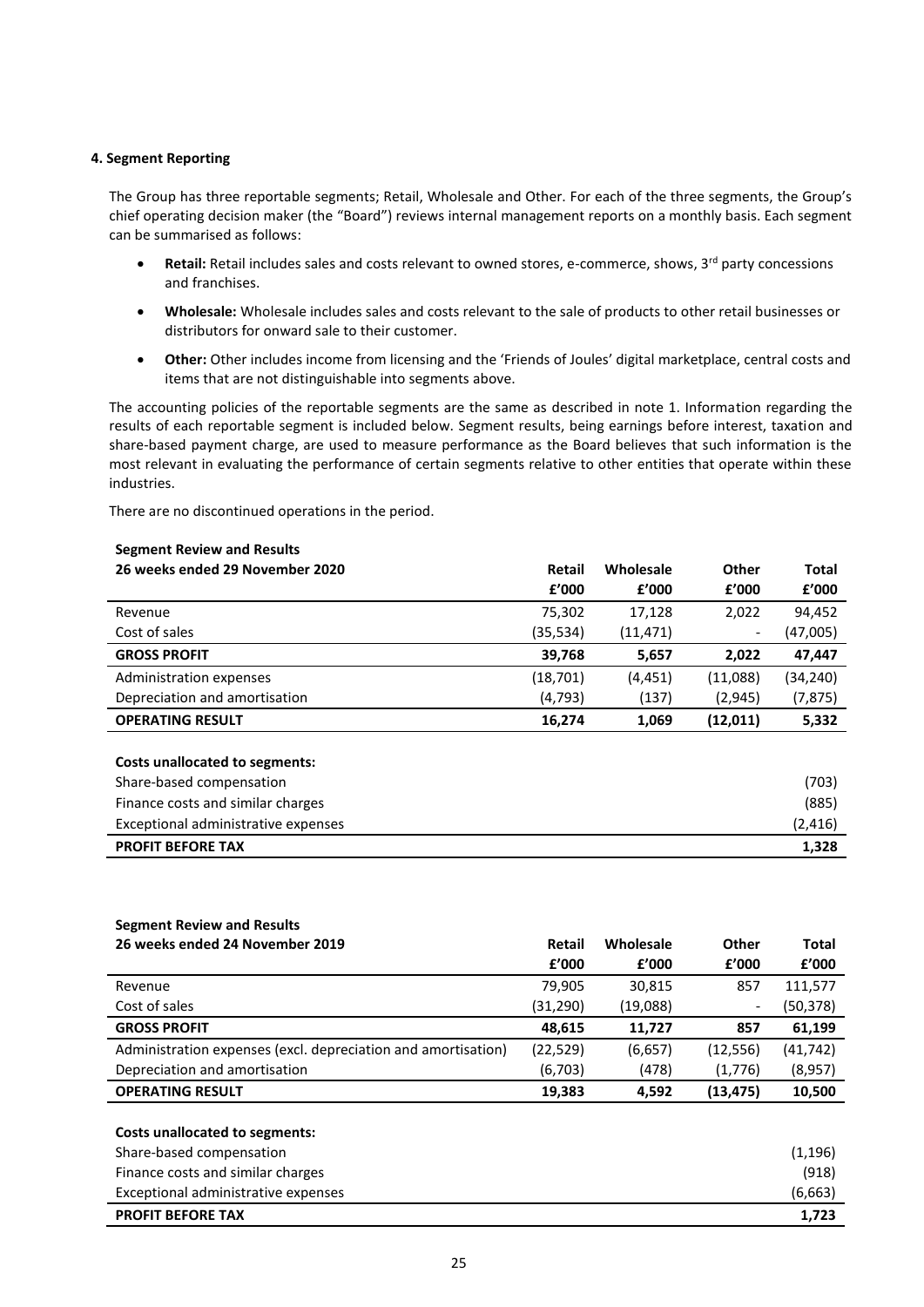## **5. Profit for the Period**

Profit before tax is stated after charging/(crediting):

| <b>Unaudited</b><br>26 weeks<br>ended 29<br><b>November</b><br>2020 | <b>Unaudited</b><br>26 weeks<br>ended 24<br><b>November</b><br>2019 | <b>Audited</b><br>53 weeks<br>ended 31<br>May<br>2020 |
|---------------------------------------------------------------------|---------------------------------------------------------------------|-------------------------------------------------------|
| £'000                                                               | £'000                                                               | £'000                                                 |
| 39,741                                                              | 43,812                                                              | 79,850                                                |
| 292                                                                 | 342                                                                 | 682                                                   |
| 6,114                                                               | 5,490                                                               | 11,499                                                |
| 265                                                                 | 382                                                                 | 792                                                   |
| 1,243                                                               | 1,031                                                               | 3,018                                                 |
| 3,819                                                               | 6,387                                                               | 12,645                                                |
| 2,811                                                               | 1,539                                                               | 3,803                                                 |
| 14,372                                                              | 18,908                                                              | 35,311                                                |
| 703                                                                 | 1,196                                                               | (371)                                                 |
| 2,416                                                               | 6,663                                                               | 21,480                                                |
|                                                                     |                                                                     |                                                       |

# **6. Tax**

The Group's tax expense for the Period of £0.2m (November 2019: £0.6m) represents an effective tax rate of 13.4% compared to 35.2% in the comparative Period. The difference between the Group's tax rate for the Period of 13.4% and the UK statutory rate of 19.0% relates to a prior year credit arising from additional R&D tax relief, net of the impact of expenses not deductible for tax purposes. The Effective Tax Rate for the Period excluding the impact of the £0.1m prior year R&D credit is 24.2%.

Factors affecting the tax expense for the period are as follows:

|                                                                             | <b>Unaudited</b><br>26 weeks<br>ended 29<br><b>November</b><br>2020 | <b>Unaudited</b><br>26 weeks<br>ended 24<br><b>November</b><br>2019 | <b>Audited</b><br>52 weeks<br>ended<br>31 May<br>2020 |
|-----------------------------------------------------------------------------|---------------------------------------------------------------------|---------------------------------------------------------------------|-------------------------------------------------------|
|                                                                             | £'000                                                               | £'000                                                               | £'000                                                 |
| Profit/(loss) before income tax                                             | 1,328                                                               | 1,723                                                               | (25, 345)                                             |
| Profits multiplied by the standard rate in the UK - 19.0%                   | 253                                                                 | 327                                                                 | (4,816)                                               |
| Expenses not deductible for tax purposes and other permanent<br>differences | 75                                                                  | 271                                                                 | 476                                                   |
| Differences in overseas tax rates                                           | (6)                                                                 | 8                                                                   | 21                                                    |
| Effect of adjustment in tax rate                                            |                                                                     |                                                                     | (196)                                                 |
| Adjustment in respect of prior period                                       | (145)                                                               | -                                                                   | (125)                                                 |
| Total income tax expense                                                    | 177                                                                 | 606                                                                 | (4,640)                                               |

# **7. Property, plant and equipment and intangibles**

During the Period the Group made additions of £6.4m (November 2019: £8.4m) and impairments of £0.9m (November 2019: £1.4m). During the Period the Group's capital expenditure consisted of new stores, investment in IT systems to support e-commerce and stores, and the ongoing development of the Group's new Head Office.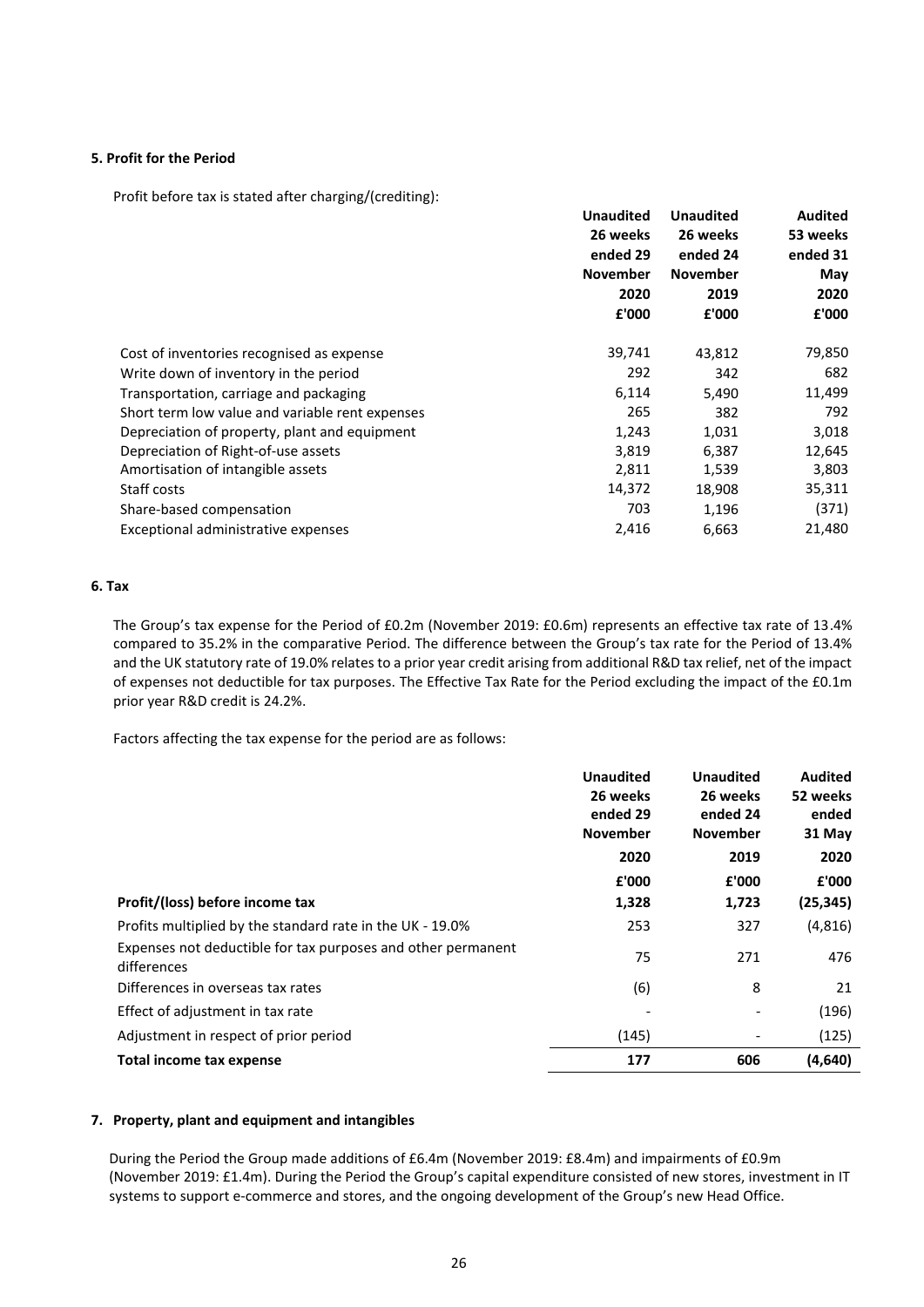# **8. Leases**

The movements in period ended 29 November 2020 were as follows:

|                                     | Land and  | <b>Fixtures</b><br>and   | <b>Motor</b>    | IT                       |              |
|-------------------------------------|-----------|--------------------------|-----------------|--------------------------|--------------|
| Right-of-use assets:                | buildings | <b>Fittings</b>          | <b>Vehicles</b> | Equipment                | <b>Total</b> |
|                                     | £'000     | £'000                    | £'000           | £'000                    | £'000        |
| Balance as at 31 May 2020           | 31,330    | 102                      | 238             | 323                      | 31,993       |
| Additions                           | 4,875     |                          |                 | $\overline{\phantom{a}}$ | 4,875        |
| <b>Disposals</b>                    |           | $\overline{\phantom{0}}$ |                 | $\qquad \qquad$          |              |
| Impairment                          | (926)     | $\overline{\phantom{a}}$ |                 | $\overline{\phantom{a}}$ | (926)        |
| <b>Modifications</b>                | (309)     |                          |                 | $\overline{\phantom{a}}$ | (309)        |
| Depreciation of Right-of-use assets | (3,535)   | (39)                     | (84)            | (161)                    | (3,819)      |
| Balance as at 29 November 2020      | 31,435    | 63                       | 154             | 162                      | 31,814       |

|                                                        |           | <b>Fixtures</b> |                 |           |              |
|--------------------------------------------------------|-----------|-----------------|-----------------|-----------|--------------|
|                                                        | Land and  | and             | <b>Motor</b>    | IT        |              |
| Lease liabilities:                                     | buildings | <b>Fittings</b> | <b>Vehicles</b> | Equipment | <b>Total</b> |
|                                                        | £'000     | £'000           | £'000           | £'000     | £'000        |
| Balance as at 31 May 2020                              | 46,013    | 108             | 237             | 324       | 46,682       |
| Additions                                              | 4,626     |                 |                 |           | 4,626        |
| <b>Disposals</b>                                       | (264)     |                 |                 |           | (264)        |
| Interest expense related to lease<br>liabilities       | 636       | 2               | 3               | 7         | 648          |
| <b>Modifications</b>                                   | (309)     |                 |                 |           | (309)        |
| Repayment of lease liabilities (including<br>interest) | (6, 141)  | (39)            | (90)            | (168)     | (6, 438)     |
| Balance as at 29 November 2020                         | 44,561    | 71              | 150             | 163       | 44,945       |
|                                                        |           |                 |                 |           |              |

# **9. Dividends**

In the Period no dividend was paid (November 2019: £1,201,581) in respect of the year ended 31 May 2020. The Board has not declared an interim dividend for the year ending 30 May 2021.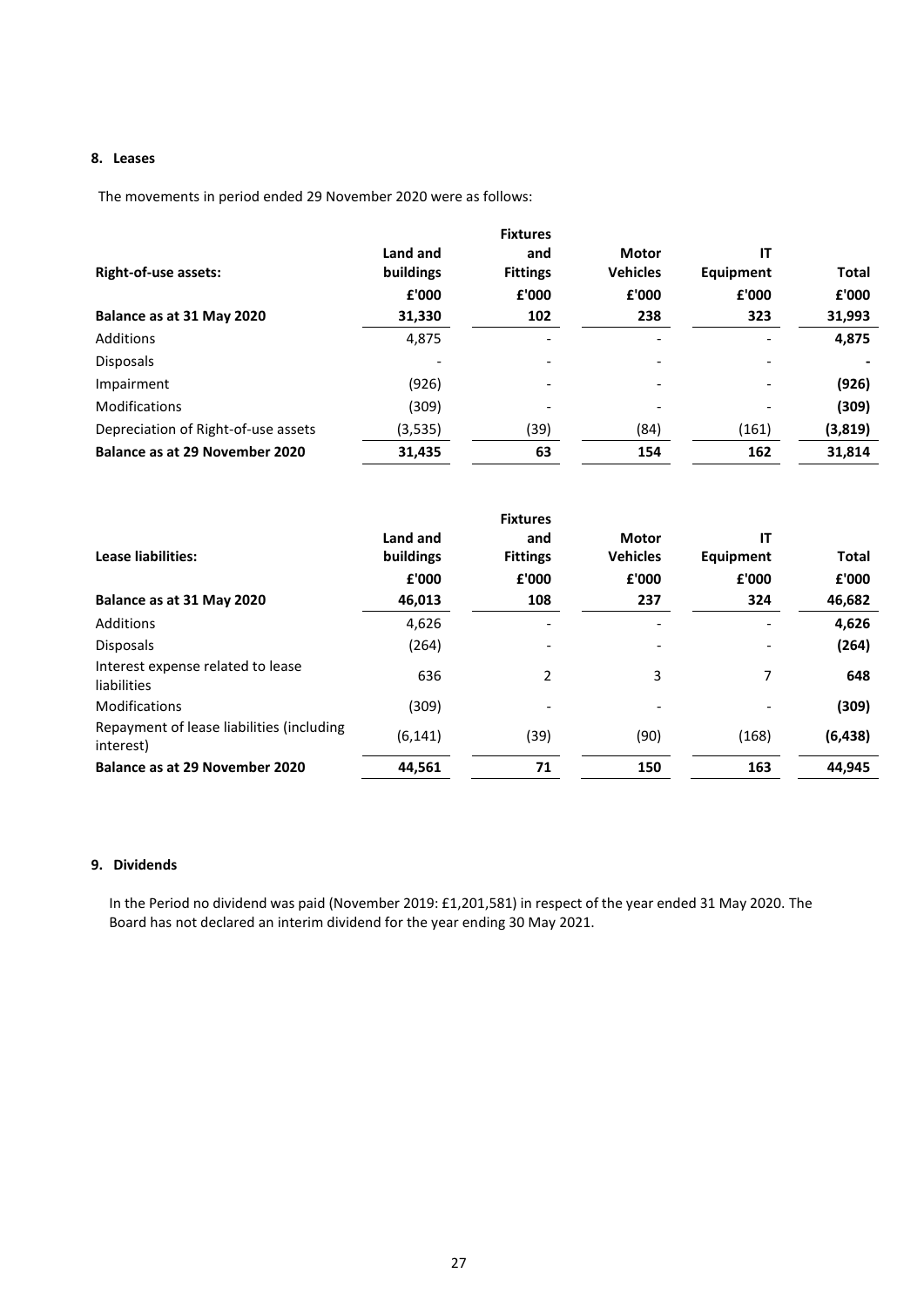#### **10. Hedging and Translation reserve**

|                                                                                 | <b>Hedging</b> | <b>Translation</b> |
|---------------------------------------------------------------------------------|----------------|--------------------|
|                                                                                 | reserve        | reserve            |
|                                                                                 | £'000          | £'000              |
| Balance as at 26 May 2019                                                       | 2,631          | 518                |
| (Losses)/gains recognised in other comprehensive income                         | (4,647)        | 297                |
| Income tax relating to losses recognised in other comprehensive income          | 894            |                    |
| Balance as at 24 November 2019                                                  | (1, 122)       | 815                |
| Loss arising on changes in fair value of hedging instruments during the period  | 1,800          | 435                |
| Basis adjustment to hedged inventory                                            | 321            |                    |
| Balance as at 31 May 2020                                                       | 999            | 1,250              |
| (Losses)/Gains recognised in other comprehensive income                         | (2, 235)       | (707)              |
| Basis adjustment to hedged inventory                                            | (983)          |                    |
| Deferred tax related to gains/(losses) recognised in other comprehensive income | 364            |                    |
| during the period                                                               |                |                    |
| <b>Balance as at 29 November 2020</b>                                           | (1,855)        | 543                |

#### **Hedging reserve**

The reserve represents the cumulative gains and losses on hedging instruments in cash flow hedges. The cumulative deferred gain or loss on the hedging instrument is recognised in profit or loss only when the hedge transaction impacts the profit or loss or is included as a basis adjustment to the non-financial hedged item, consistent with the applicable accounting policy.

#### **Translation reserve**

Exchange differences relating to the translation of the net assets of the Group's foreign operations which relate to subsidiaries only, from their functional currency into the Group's presentational currency being Sterling, are recognised directly to the translation reserve.

## **11. EBT Reserve**

During the year ended 26 May 2019 the Group set up an Employee Benefit Trust ("EBT"). The EBT has an independent trustee resident in Jersey. During the Period no share options have been issued from the EBT (2019: 248,851).

At 29 November 2020 the EBT held 291,469 (November 2019: 322,726) ordinary shares of 1p each in the Company purchased for a total net consideration of £769,000 (November 2019: £841,000).

The table below shows the movements in equity from EBT share purchases during the Period:

|                                            | EBT           | EBT     |
|--------------------------------------------|---------------|---------|
|                                            | Reserve       | Reserve |
|                                            | <b>Shares</b> | £'000   |
| Balance as at 31 May 2020                  | 291.469       | 769     |
| Shares purchased by EBT in the year        |               |         |
| Shares issued on employee option exercises |               |         |
| Balance as at 29 November 2020             | 291.469       | 769     |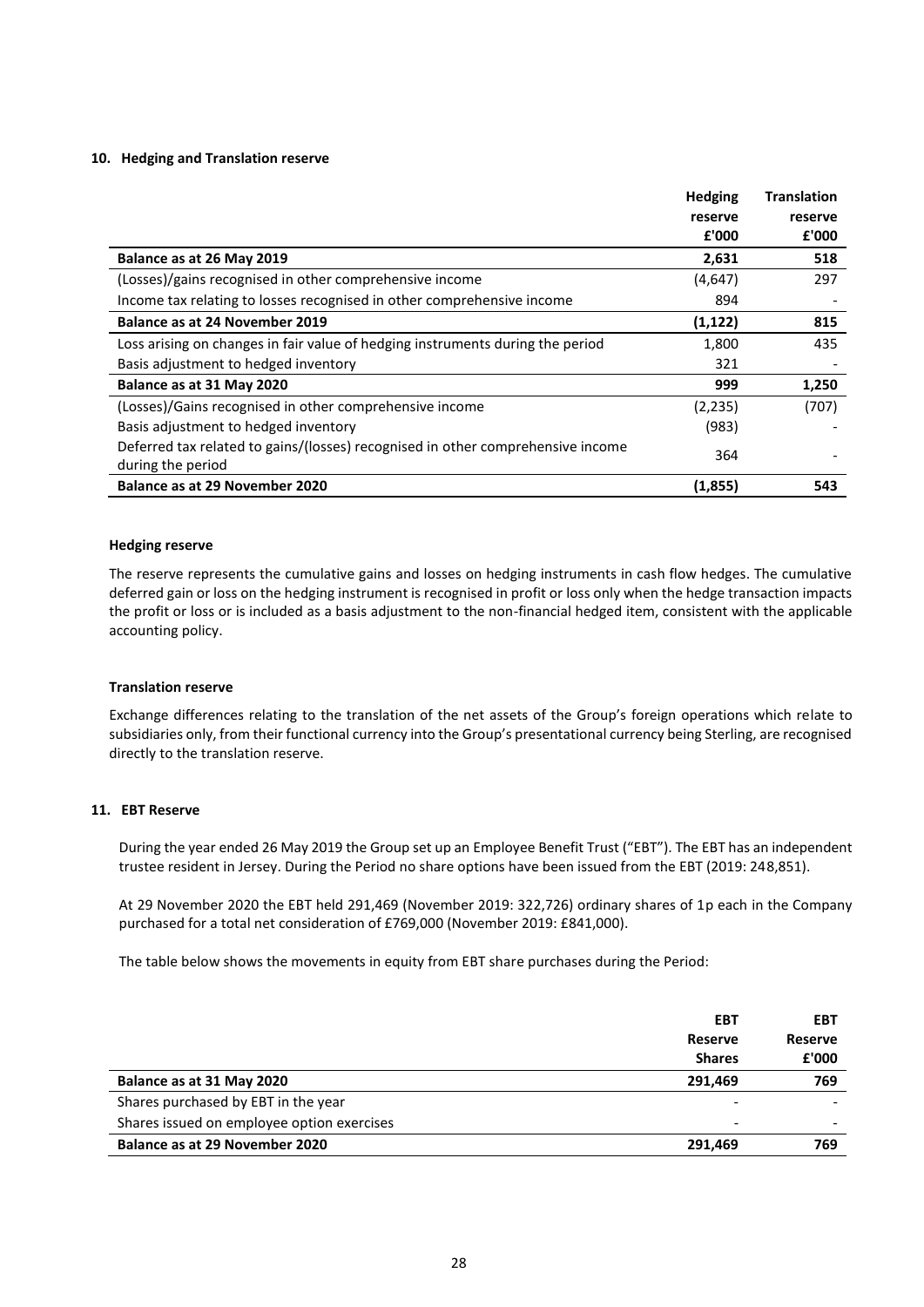## **12. Financial instruments**

#### **Derivative financial instruments and cash flow hedges**

The Group holds derivative financial instruments to hedge its foreign currency exposures. These derivatives, classified as cash flow hedges, are initially recognised at fair value, and then re-measured at fair value at the end of each reporting date. Hedging instruments are documented at inception and effectiveness is tested throughout their duration. Changes in the value of cash flow hedges are recognised in other comprehensive income and any ineffective portion is immediately recognised in the statement of comprehensive income. If the firm commitment or forecast transaction that is the subject of a cash flow hedge results in the recognition of a non-financial asset or liability, then at the time the asset is recognised, the associated gains or losses on the derivative that had been previously recognised on other comprehensive income are included in the initial measurement of the asset or liability. For hedges that do not result in the recognition of an asset or liability, amounts deferred in other comprehensive income are recognised in the statement of comprehensive income in the same period in which the hedged item affects net profit.

|                                                            | <b>Unaudited</b> | <b>Unaudited</b> | <b>Audited</b> |
|------------------------------------------------------------|------------------|------------------|----------------|
|                                                            | as at 29         | as at 24         | as at 31       |
|                                                            | <b>November</b>  | <b>November</b>  | May            |
|                                                            | 2020             | 2019             | 2020           |
| <b>CATEGORIES OF FINANCIAL INSTRUMENTS</b>                 | £'000            | £'000            | £'000          |
| Carrying value of financial assets at amortised cost:      |                  |                  |                |
| Cash and cash equivalents                                  | 28,577           | 14,271           | 26,243         |
| Trade receivables                                          | 9,101            | 12,294           | 4,973          |
|                                                            | 37,678           | 26,565           | 31,216         |
| Cash flow hedges                                           | 131              | 795              | 1,311          |
| <b>TOTAL FINANCIAL ASSETS</b>                              | 37,809           | 27,360           | 32,527         |
| <b>Financial liabilities held at amortised cost:</b>       |                  |                  |                |
| Trade creditors                                            | (31, 170)        | (17, 537)        | (14, 777)      |
| Accruals                                                   | (19, 259)        | (16,016)         | (12, 481)      |
| <b>Borrowings</b>                                          | (12, 929)        | (12, 129)        | (21, 704)      |
| Lease liabilities                                          | (44,945)         | (53, 133)        | (46,682)       |
|                                                            | (108, 303)       | (98, 815)        | (95, 644)      |
| Carrying value of financial liabilities at amortised cost: |                  |                  |                |
| Cash flow hedges                                           | (1, 228)         | (2, 180)         | (473)          |
| <b>TOTAL FINANCIAL LIABILITIES</b>                         | (109, 531)       | (100, 995)       | (96,117)       |